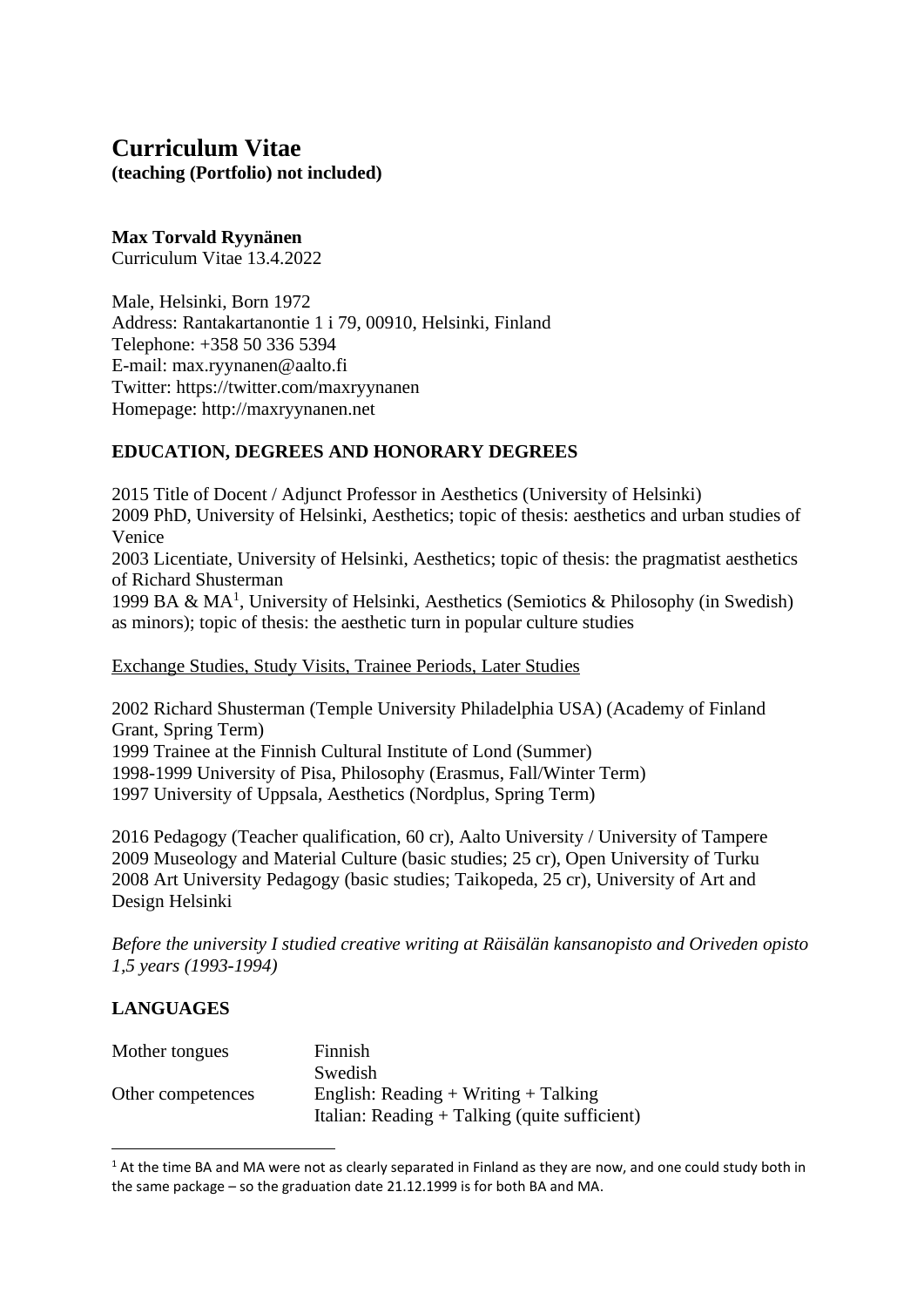Spanish: Reading French: Reading Danish: Reading Norwegian: Reading Estonian: Reading (needs a small brush up) German: Reading (needs a small brush up) I have also studied basics of Chinese (3 yrs), Japanese (1 yr), Latin (2 yrs), Hindi (1,5 yr) and Russian (2 yrs).

## **CURRENT JOB**

Senior Lecturer of Theory of Visual Culture at Aalto University, School of ARTS, Department of Art Starting date: 1 February 2006 (lecturer), Permanent Job since 2009 January, turned into Senior Lecturer immediately when the system changed in my program in 2015.

My current work has included teaching MA and doctoral students the following courses: academic writing, philosophy and theory of art (aesthetics), introduction to visual culture, museum and gallery studies, festival studies, film studies, and a variety of other courses with varying topics + visits on courses in design, fashion, etc. I have taken part in selecting students for the MA programs Visual Culture, Creative Business Management and Contemporary Art, Curating, and Visual Culture (2006-2018), and to the doctoral programs of the Aalto departments of Art and Media (2008-2009) and Art (2010-2018). I ran the doctoral seminar (with community) in the Department of Art and Media 2009-2011.

Adminstration-wise I have been head of the MA program Visual Culture, Curating, and Contemporary Art (ViCCA) 2017-2019 (2,5 years), vice head of department 2010-2011, and head of MA program Visual Culture (2006-2009, being the supervisor of 3-6 staff members). I was on the board of teaching matter of the University of Art and Design Helsinki 2007- 2009.

## **EARLIER WORK EXPERIENCE**

Researcher (Grants)

2014 Aaltonen Foundation 1.5.2003-31.1.2006 Academy of Finland, Project Researcher (University of Art and Design Helsinki / Helsinki University) 2003 Oskar Öflunds Stiftelse 2002 Niilo Helander Foundation 2001 Helsinki University Science Foundation

Other grants for living

Translation Grant, Linnamon säätiö (Linnamo Foundation), 3 months for translating Mario Perniola's *Il sex appeal dell'inorganico* (2021)

Academic Job Appointments

2011/7 (back to) Lecturer, Theory of Visual Culture, Aalto University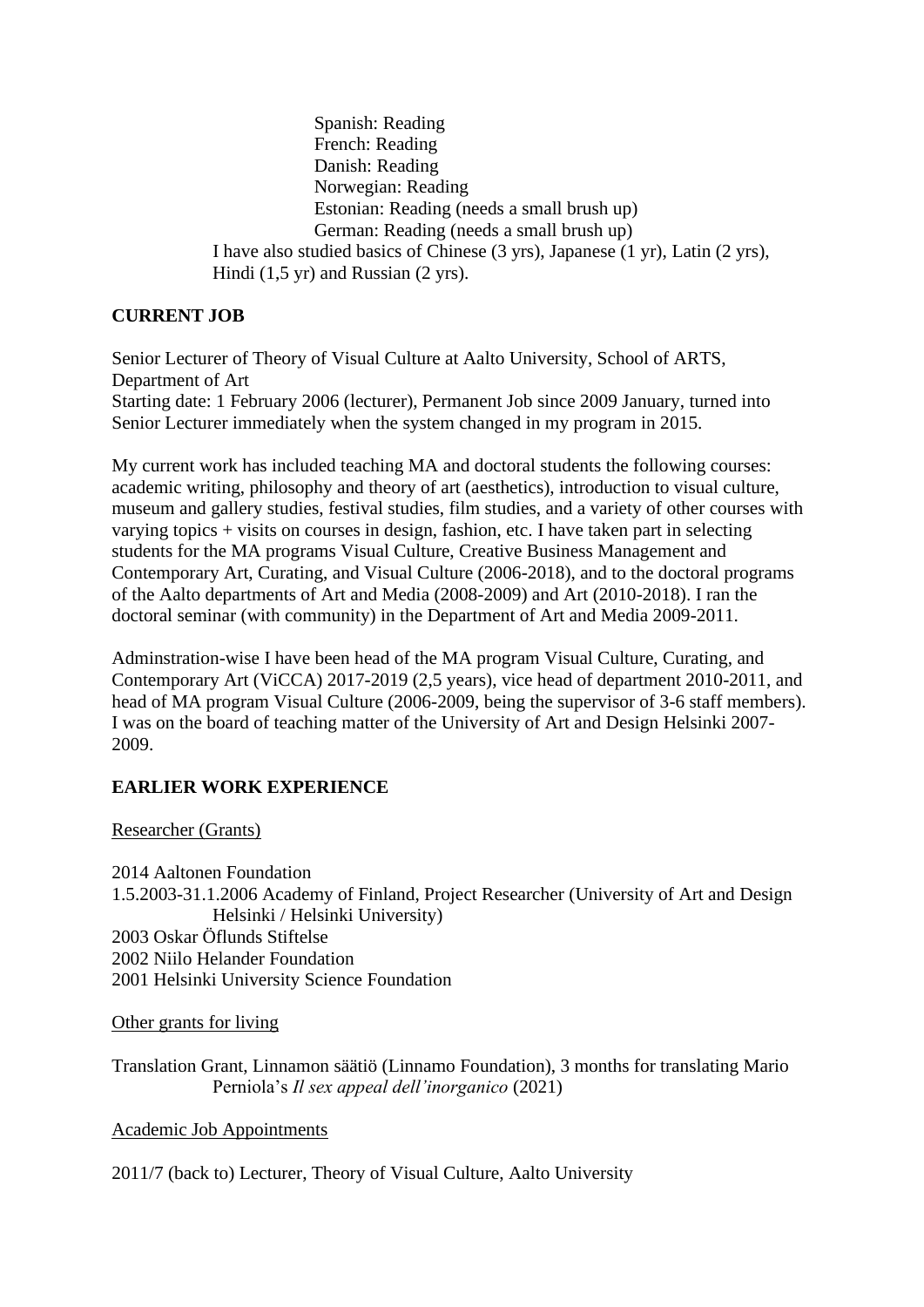2010/1-2011/6 Professor Deputy (VT), Theory of Visual Culture, Aalto University 2006/2 Lecturer, Visual Culture, University of Art and Design Helsinki (permanent 2009)

## **FUNDING EXPERIENCE**

| <b>Individual Research Funding:</b>                    | Helsinki University Science Foundation (1 year)<br>2000-2001<br>Aaltonen Foundation (10 months) 2001-2002<br>Oskar Öflund Foundation (3 months) 2002<br>The Academy of Finland, 3 month visit to US 2002<br>Aaltonen Foundation (6 months) 2010                                                                                                                                                                                                                                              |
|--------------------------------------------------------|----------------------------------------------------------------------------------------------------------------------------------------------------------------------------------------------------------------------------------------------------------------------------------------------------------------------------------------------------------------------------------------------------------------------------------------------------------------------------------------------|
| Member of Working Groups<br>that have acquired funding | Aesthetics of Mobility (head: Ossi Naukkarinen:<br>Academy of Finland 2003-2006)<br>National Doctoral School of Artistic Research (head:<br>Esa Kirkkopelto: Academy of Finland 2011-2015)                                                                                                                                                                                                                                                                                                   |
| Culture/Arts                                           | Short Film funding for Karate Here, not here<br>(experimental movie with working group, 1991;<br>Uusimaa cultural funds)<br>Working Group "Max Ryynänen & työryhmä", 8000<br>euros for ROR gallery (2002-2004) by Taiteen<br>Keskustoimikunta, Nordisk Kulturfond and Suomen<br>Kulttuurirahasto<br>Producer for the academic journal <i>Popular Inquiry</i> :<br>The Journal of the Aesthetics of Kitsch, Camp and<br>Mass Culture (funding from Svenska kulturfonden,<br>Aalto University) |

I am proud that I have managed to find funding to all of my doctoral students who have needed economical support and for one extra even that I was mentoring (all and all 4).

## **TEACHING MERITS AND EXPERIENCE**

### **Pedagogical Studies (and Teacher Competence)**

2001, Intensive pedagogical course at Tartu University (Nordplus, 3 cr) 2005-2007 Basic Studies 25 cr TaiKoPeda (a program of pedagogy for art university teachers; University of Art and Design Helsinki) 2013-2015 Pedagogical Studies for Aalto ARTS, 60 cr, Official Teacher Competence accepted by University of Tampere ("opettajapätevyys", i.e. legal rights to be teacher in Finland)

## **Curriculum Planning Experience**

2006-2008 Visual Culture MA program (Aalto University; used as a base until 2015)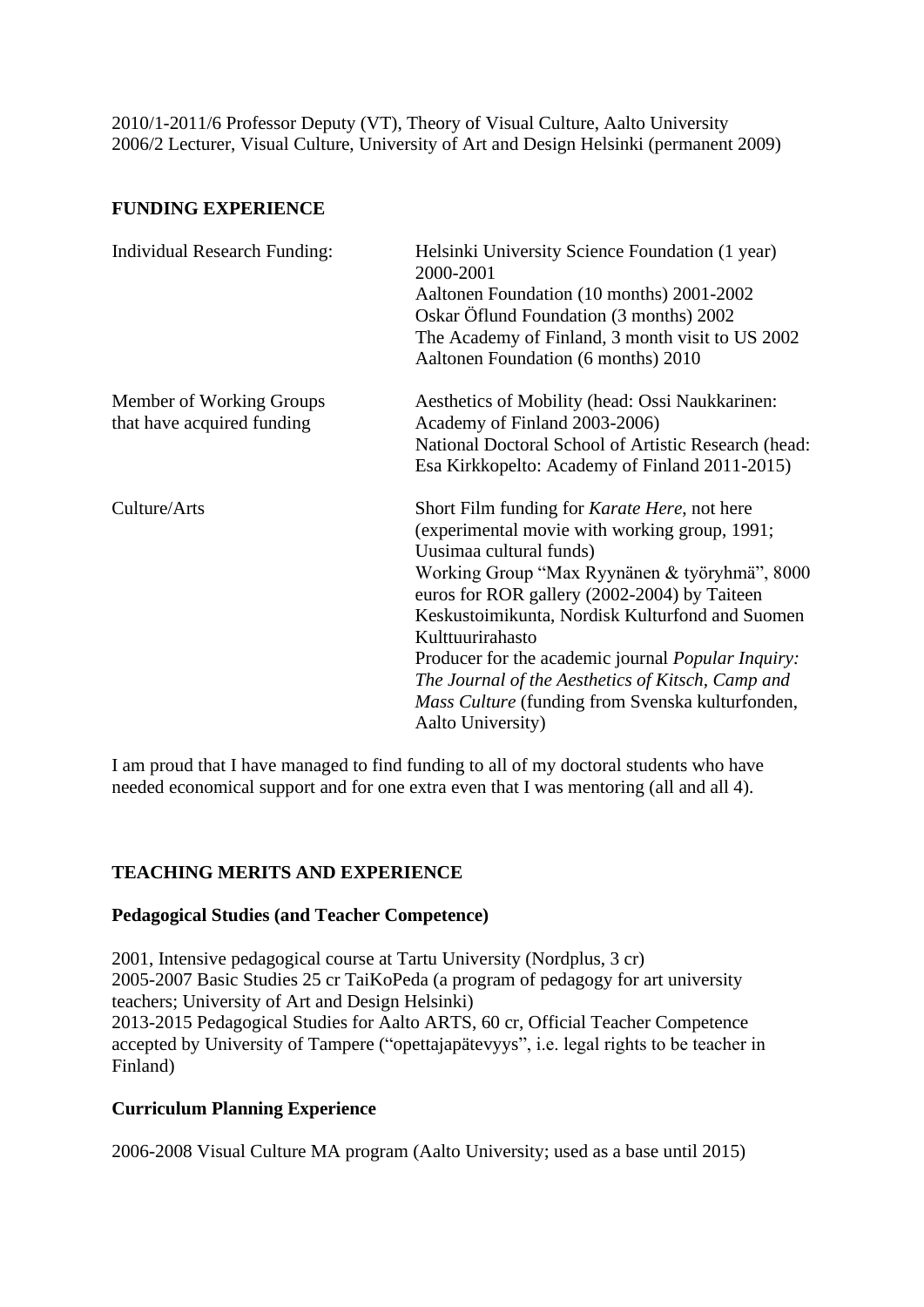2010-2012 Doctoral Studies of the Department of Art and Media in Aalto University (in the group planning the doctoral studies program in the department and deciding the content) 2013-2014 Visual Culture and Contemporary Art MA program (Aalto University; working group)

### **Supervision/Advising**

Supervisor/advisor of 6 PhD theses (2 ready) *Finished* 1. Henriikka Huunan-Seppälä (def. Dec 2018), Aalto University 2. Paco Barragan, University of Salamanca (fc. 2020, for international PhD in Spain) *In process* 3. Vesa Kuula, Aalto University (with Kevin Tavin) 4. Anni Venäläinen, Aalto University (with Harri Laakso) 5. Pinja Mustajoki (film), Aalto University (with HaSrri Laakso) 6. Mari Keski-Korsu, Aalto University (with Laura Beloff) *Ended* 7. Rebecca Squires, KU Leuven Bruxelles (advisory board: assessor) Member of Committee Aalto University 2011-2018 for reviewing PhD applicants Member of Committee Raine Ruoppa (University of Helsinki) for PhD theses: Jenni Nurmenniemi (University of Helsinki). Supervisor/advisor of MA 87 MA theses: 85 in Aalto University (Visual Culture theses and Contemporary Art, Fashion, Contemporary Design, Art Education, Media Lab), 2 in Bratislava Academy of Art and Design); 88 finished.

Supervisor/advisor of BA 1 BA thesis (fashion, Aalto Univ.) (not finished yet) theses

## **Credentials and Awards**

Gained

Estetiikan kannustuspalkinto HY (Encouragement prize in aesthetics, Helsinki Univ.), 2010 Quality price 10 000 euros for cultural journal *Esitys*, i.e. *Performance* (Ministry for Education), 2016 (on the hands-on editorial board and 2 issues edited that year)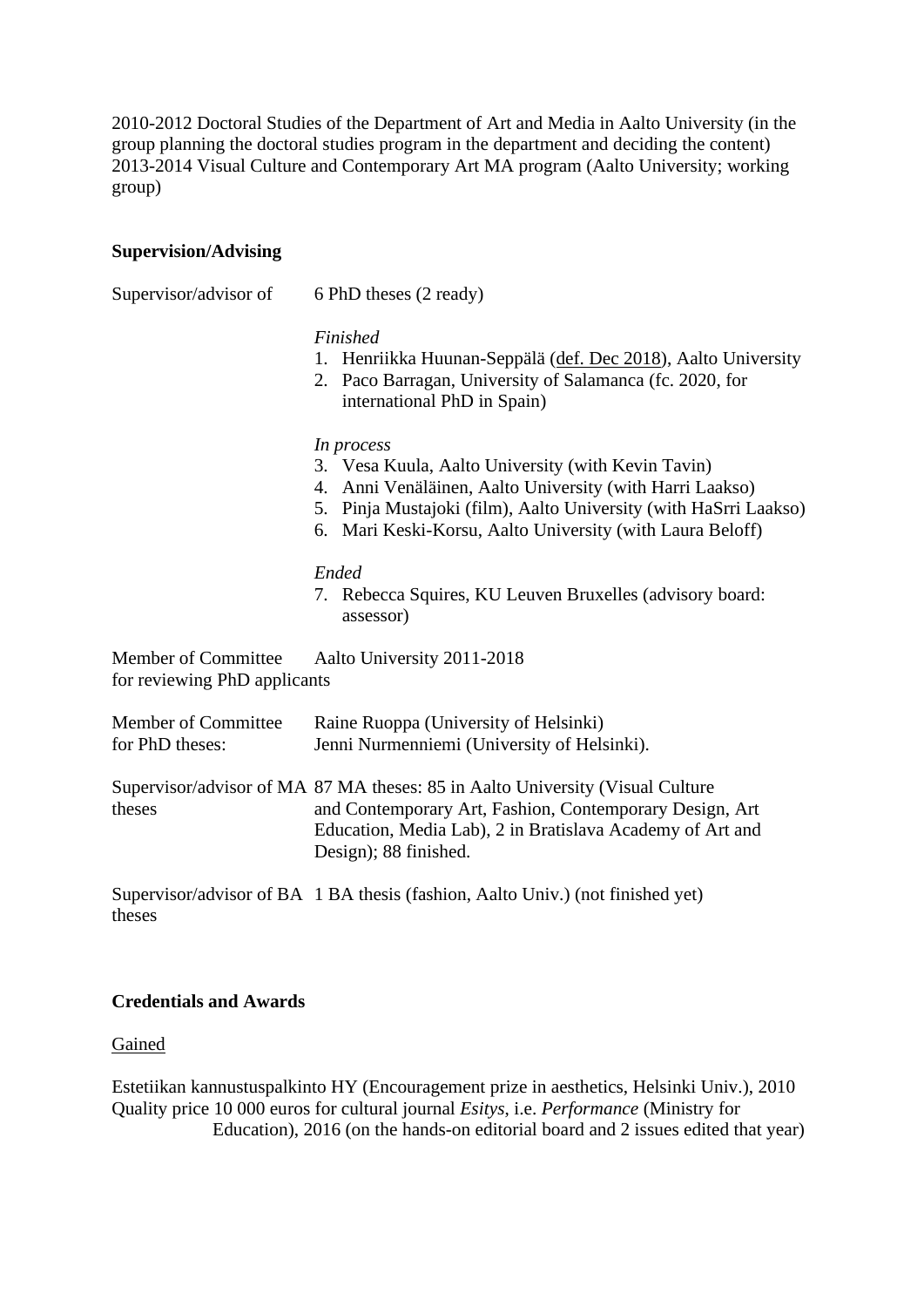2000, Stipendiate for *The Making of Europe* (Berlin), where (PhD/MA) students from all over the European Union wrote a memorandum for the European Union on education, and gave it to Jacques Chirac

2003, Short film *Perjantai*, third prize, Blue Sea Film Festival Rauma (manuscript MR, director Panu Heikkilä, leading role Ville Haapasalo).

2005, Special mention in Nuoren Voiman Liitto's short story writing competition

## Awards Established (by me)

1. 2015-: Global Aesthetics Deed of the Year, The Finnish Society for Aesthetics (see https://estetiikka.fi/tapahtumat/palkinnot/article-of-the-year/))

2. 2016-: Article of the Year in Aesthetics, The Finnish Society for Aesthetics and the Slovakian Society for Aesthetics (see https://estetiikka.fi/tapahtumat/palkinnot/article-of-theyear/)

3 2018-: Unprize (est. together with Rasmus Vuosi) for the annual Global deed that does not fit any other categories of human activity that one can get a prize for (https://www.facebook.com/pg/Unprize/posts/)

## **Teaching Experience**

2000- I have taught over 80 courses and done dozens of visiting lectures on courses in 10 countries and 19 universities (see list in the end) in aesthetics, art education, visual culture, semiotics, history of art, critique, philosophy, art theory, academic writing, film theory, fashion studies, political philosophy and idea history.

List of universities (and other institutions where I have taught): Lancaster University (Great Britain), University of Technology Trondheim (Norway), Royal Academy of Art Stockholm, University of Helsinki (+ Open University of Helsinki), Theatre Academy, University Business School Helsinki, Academy of Fine Art and Design Bratislava, Art Academy Tallinn, University of Uppsala Sweden, Academy of Culture Riga Latvia, University of Brno, Metropolia University College Helsinki, Turku University College, Satakunta University College, Tampere University College, Kuopio University College, University of Turku, University of Lappland, and University College of Sharjah; Theater and Dance Festivals in Riga, Rezekne, Cesis (Latvia) and Ljubljana (Slovenia).

## **OTHER ACADEMIC MERITS**

## **Expert in Funding Decisions**

2016 FRAME Finland (Contemporary Art) 2020 Estonian Research Council (Philosophy)

### **Assessor / opponent / committee for PhD defenses**

1. Virpi Kaukio, Environmental Aesthetics, University of Eastern Finland, assessor + opponent 2013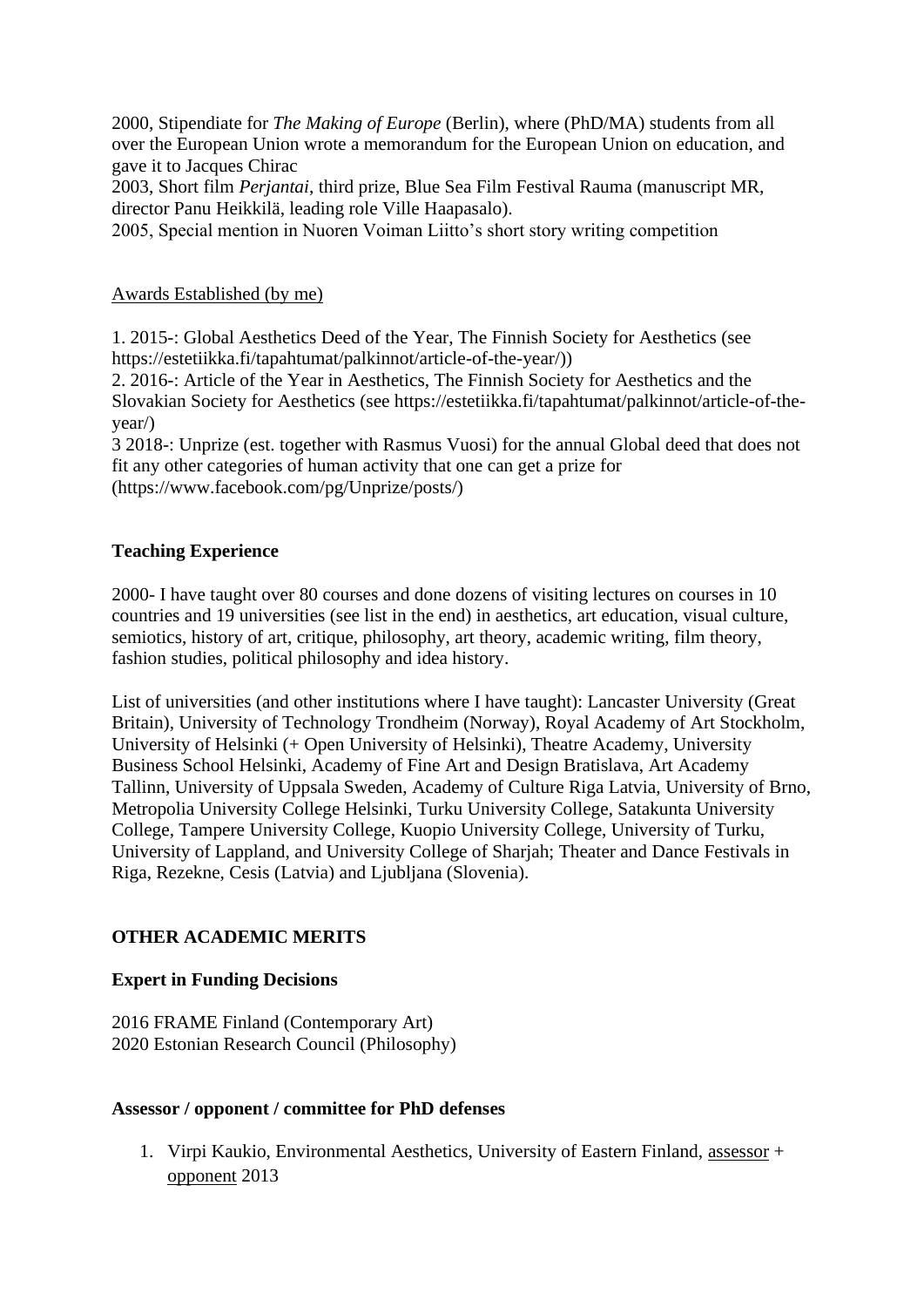- 2. Susanne Ylönen, Art Education, University of Jyväskylä, assessor + opponent 2014
- 3. Sini Mononen, Musicology, University of Turku, assessor 2018
- 4. Mari Vergara, Art History, University of Complutense Madrid, committee 2019
- 5. Aura Seikkula, Cultural Policy, University of Jyväskylä (topic: curating), assessor
- 6. Ilkka Salomäenpää, Art Education, University of Jyväskylä (topic: social media and the contemporary arts), assessor  $\&$  (forthcoming) opponent

### Assessment of Docentship

1. Sanna Lehtinen (Aesthetics, University of Helsinki), spring, evaluator, 2021

## Assessment of MA theses:

Åbo Akademi, Art History: 1 Helsinki University, Aesthetics: 2 Bratislava Academy of Fine Art and Design: 1 University of Arts / Visual Art 4 University of Arts / Scenography 1 Åbo Akademi / Art History 1 Aalto University, fashion: 2 Aalto University, design: 1 Aalto University, media: 1 Aalto University, art education: 3 Aalto University, visual culture: 2 Aalto University: visual culture, curating and contemporary art: 30 All in all: MA 48 theses for 5 universities

## **Intake of students**

I have been taking part in the intake of students for Visual Culture, Visual Culture, Curating and Contemporary Art, and Creative Business Management MA programs (2006-2022) and doctoral students for Art and Art and Media (2010-2018) at Aalto University

## **Scholarly Communities**

2000-2001 Secretary, Finnish Society for Semiotics 2001-2011 Founding Member & Secretary, Finnish Society for Popular Culture Studies 2001-2003 Vice Chair, International Institute for Applied Aesthetics, Lahti 2003-2005 Board Member, Nordic Society for Aesthetics 2013-2015 Vice Chair, Finnish Society for Aesthetics 2013-2018 Board Member, International Association for Aesthetics (IAA) 2015-2018 Chair, Finnish Society for Aesthetics

## **Nordic Summer University**

2015 Coordinator (with Epp Anus) for the Study Circle Heterologies of the Everyday (seminar in Druskininkai Lithuania)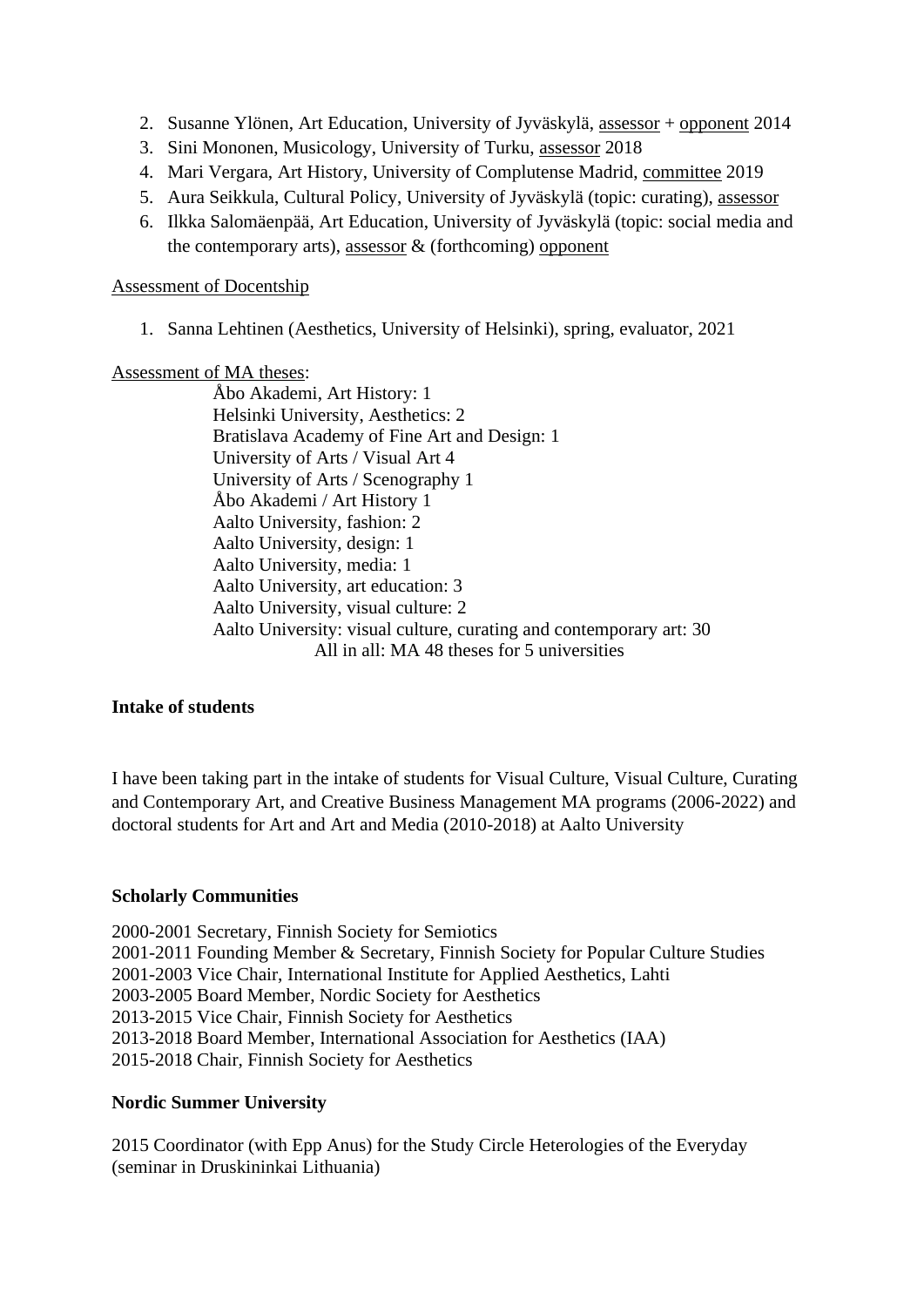2015-2016 Coordinator (with Carsten Friberg) for the Study Circle Heterologies of the Everyday (seminars in Riga Latvia, Wroclaw Poland)

## **Advisory/Editorial Boards of Journals and Book Series**

## Chief Editor

2017- Founder & Editor in Chief (with Jozef Kovalcik), *Popular Inquiry: The Journal of the Aesthetics of Kitsch, Camp and Mass Culture* 2019-2021 (2,5 yrs) Editor in Chief (with Richard Shusterman and Falk Heinrich), *The Journal of Somaesthetics*

## Advisory Boards

2002-2005 Advisory Board Member, *The Nordic Journal of Aesthetics* 2017- Board Member, *The Journal of Somaesthetics* 2017- Advisory Board Member, *Aesthetica Universalis* 2018-2019 Board Member, *RUUKKU* (the Finnish Journal for Artistic Research) 2018- Advisory Board Member, *Research in Arts and Education* 2019- Advisory Board Member, *Terra Aesthetica* 2020- Member of the Advisory Board of the Cape Comorin Publisher's book series *Environmental Humanities* 2020- Member of the Advisory Board for the *ESPES* 2021- Member of the Advisory Board of *Journal of Global Pop Cultures* 2021- Member of the Advisory Board of *Journal of Ecohumanism*

Current: Chief Editor of *Popular Inquiry*, and on the advisory board of *The Journal of Somaesthetics*, *Aesthetica Universalis*, *Terra Aesthetica*, *Environmental Humanities* (book series), *ESPES*, *Journal of Global Pop Cultures*, *The Journal of Ecohumanism*, *Research in Arts and Education*

## **Steering Groups**

### MA programs

• 2008-2012 Creative Business Management Program MA (University of Art and Design Helsinki)

### Research Projects

- 2015- History of Pori Jazz Festival (University of Turku)
- 2020- Fasismin lumo ja affektiivinen perintö suomalaisessa kulttuurissa (The Appeal of Fascism and its Affective Heritage in Finnish Culture, University of Turku)

**Other** 

- Diversity Agent Course, Culture for All, Helsinki 2018-2019
- Film school Academy of Moving People and Images 2019-(https://academyofmovingpeopleandimages.com/news/)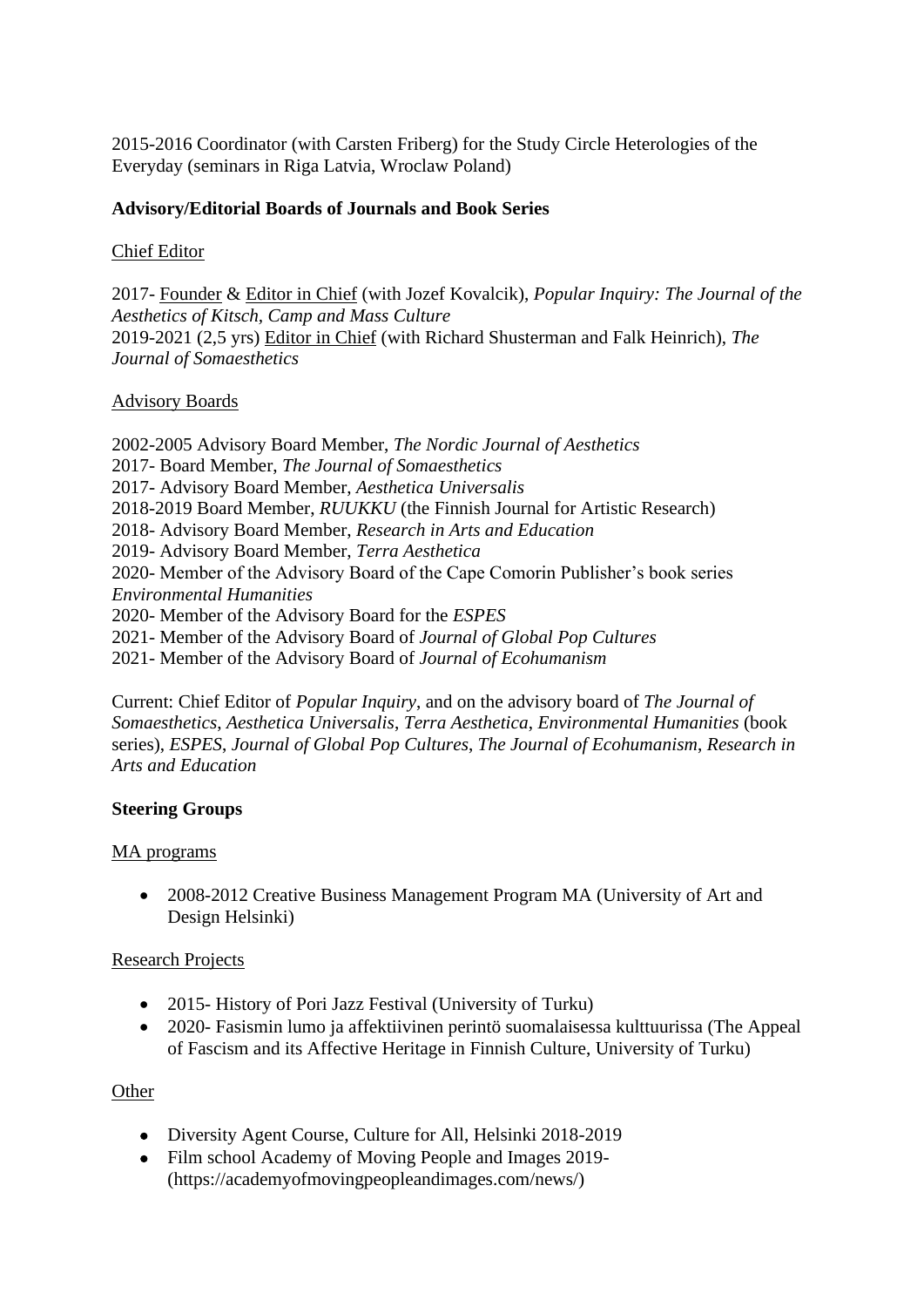## Decision making groups

• Art purchasing board for the new main building of Aalto University (2016-2018)

## **Referee**

I have review articles for *Journal of Aesthetics and Phenomenology* (1), *Journal of Aesthetics and Culture* (1), *Open Cultural Studies* (1), *Research in Art Education* (2), *The Journal of Artistic Research* (JAR, 1), *The Nordic Journal of Aesthetics* (1), *Terra Aestheticae* (2), *Enrahonar* (1), *Artifact* (1), *ESPES* (1), *RUUKKU* (3), *Wider Screen* (1), *Alue ja Ympäristö* (1), *Lähikuva* (1), *The Journal of Somaesthetics* (1), *Studies in Art and Architecture* (1), *Polish Journal of Aesthetics* (2)*.*

I have also reviewed book propositions/manuscripts for publishers: Palgrave (2), Bloomsbury (2), Springer (1) and (Wydawnictwo Przypis (2).

# **INVITED TALKS, PRIZE JURYS (A SELECTION)**

## **Keynotes and Invited Plenary Talks in Conferences**

- February 19-21, 2021, Keynote at Demarginalizing Futures: Rethinking Embodiment, Community and Culture, 5<sup>th</sup> Forum of the Viennese Society for Intercultural Philosophy & German Society for Intercultural Philosophy, Vienna
- October 23-25, 2019, Keynote: "Sending Chills Up My Spine: Somatic Film and Care of the Self", Annual Conference of the Slovakian and Czech Societies for Aesthetics, Bratislava Slovakia.
- December 6-7, 2018, Keynote: "Cute, Ugly and Beautiful Kitsch", Conference Aesthetics Unlimited, Universities of Copenhagen/Roskilde (Denmark),
- July 23-24, 2018, Plenary: "Phenomenology of Robot Cars", Conference Phenomenology of Changing Life-Worlds: Exploring Human-Machine Interactions in the University of Konstanz (Germany).
- May 11, 2018, Plenary: "The Anarchist Banker. Activism, Politics and Visibility." Conference *Appearances of the Political,* University of Palermo (Italy)
- Sept 29, 2016, Keynote: Rock me Amadeus. On the highbrow appropriation of lowbrow culture, Fin-de-siecle Popular Culture in the Baltics, Institute of Folklore of the University of Latvia, Riga
- March 19-21, 2012, Keynote: The Producers: On advising MA and PhD theses in art schools, Conference Art \* Eros \* Education at Aalto University Finland.
- 2010, October 22-23, Keynote: No wipeouts, no real reward? Against (mainstream) camp. Or camp against the professional, Conference KUPÉ 6: Qualitative criteria of design in the centre and on the periphery, Zilina, Slovakia

## **A Selection of Other Invited Talks in International Conferences and Colloquiums**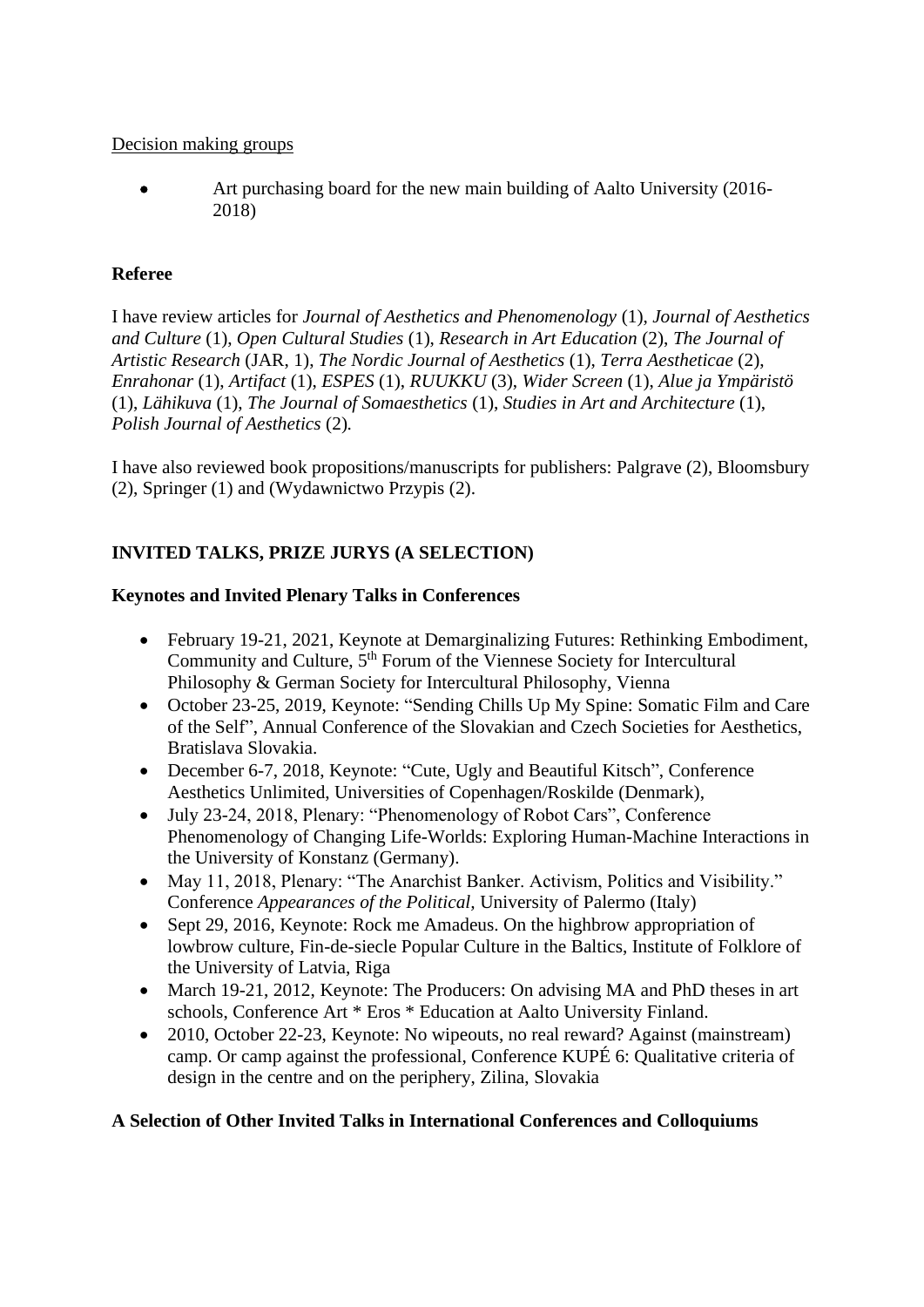- Videotalk on the way Mario Perniola's philosophy is more central than what the indexes show, in *Evento 80 Mario Perniola: 80 Memorie di un filosofo*, 20.5.2021, Libreria ELI, Roma, curated by Enea Bianchi.
- March 23, 2018, "The Rasa Industry: Notes on Classical Indian Art Theory and Popular Culture," in The Sanskrit Text Conference, organized by the department of world cultures at Helsinki University and the Indian Embassy in Finland and Estonia, at the House of Sciences 23-24.3.2018.
- March 21, 2017, "Hegel's Pipe: Magritte, memes and weak thinking", Dank Contemporarities (on Post Internet Art), Dept of Art at Aalto University
- 2014 May 13, "Philosophical Notes on the Role of Dramaturgy Today." New Dramaturgy, New Dramaturg, Nova Drama Festival, Theatre Institute Bratislava, Slovakia
- 2002, November. "Aesthetics of Terrorism". Charlottenburg Art Museum, Copenhagen. Art and Terrorism colloqium. Org. Charlottenburg & NIFCA, coordinator Khaled Ramadan. Panel with Khaled Ramadan, Sarat Maharaj & Anders Michelsen.

## **Invited Talks in Conferences and Colloquiums in Finnish**

• 15.10.2021, "Kala, do, yugei ja festivaali: mitä "taide", taiteen tutkimus ja taiteellinen tutkimus voivat oppia vaihtoehtoisista (taide)järjestelmistä?" [Kala, do, yugei and the festival: what could "art", its research and artistic research learn from alternative art systems?], in Taiteen ja tutkimuksen monet kasvot: Käsitteet, käytännöt ja rajankäynnit, Colloquim organized by the Helsinki University and the University of Arts on Art Research and Artistic Research

# **Invited International Open Talks in Universities (no teaching visits)**

- "Rethinking Tatarkiewicz's Legacy: Central European Art, Its Global Outreach, and Power-Structures in a New Key." University of Warsaw, February 2021.
- "The Tool/Equipment in Heidegger's Thought". Invited Guest Speaker, Department of Philosophy, University of Tallinn, March 2020
- 2015, May 11-12, 2 invited talks at the University of Warsaw (Poland): "Margins of Modern Aesthetics" and "New Laokoon"
- 2011, November 29, "Art Museums as Mass Culture." Academy of Fine Arts and Design Bratislava (Slovakia).
- 2008, March 11. "Estetiska debatter i ishockeyvärlden" (Aesthetic debates in the world of ice hockey.) University of Uppsala, Department of Philosophy / Aesthetics

## **International Invited Talks (and Panels) in Public Events (Museums, 3 rd Sector Organizers, etc.)**

- October 7, 2021, "The Invisible Ethnic Nature of the Western Idea of Critique," in Diversity and Inclusion in Art Criticism, org. by Shine on Critique and Nordicom
- October 8, 2021, panel *Central Europe in the Center of Attention*, at Budapest art fair Art Market, with Alicja Knast, Dorota Monkiewic, Zsofia Bata-Jakab and Zoltan Somhegyi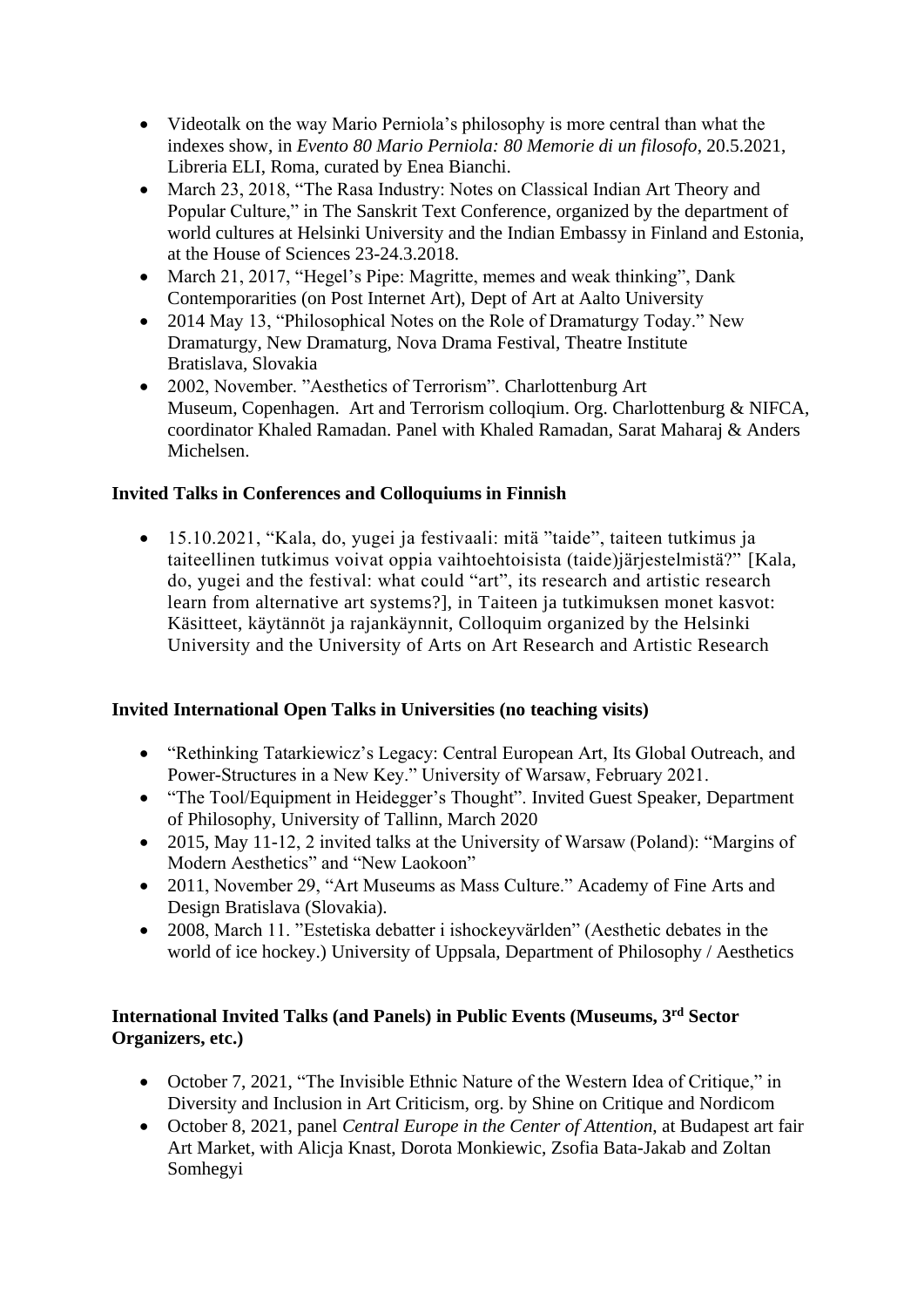- October 2, 2020, "Vad kan vi lära oss om våra kroppar under covid-perioden?" (What can we learn about our bodies during covid?), Hangö Teaterträff
- May 8, 2020, Metropolia Applied University, panel with Pauline von Bonsdorff on what can cultural producers do in Covid-19 times
- May 17, 2019, panel discussion on perception and bodily issues on painting with artist Tiina Majabacka and Riikka Niemelä at Turku Art Museum
- August 28, 2018, "Ceci n'est pas une Musee", at Mériam Korichi's event Night of Philosophy 2 at Kiasma Museum of Contemporary Art Helsinki
- 2014, May 10, "Throwing the Body into Fight. Reflection on the Body as Instrument in Arts", New Baltic Dance Festival / Ne[w]kritika, Vilnius, Lithuania
- 2011, November 17-18 'House commentator' & final roundup at Touring in Scandinavia and the Baltics – Bridging regional and international perspectives. Coordinators/moderators: Johanna Hammarberg & Martina Marti. Org.: Baltic Circle Theatre Festival, Helsinki, Finland.
- 2011, October 12-13 "Institutional Stress. Art in the age of education, networking, communication and administration – and a roadmap for emancipation." New Rules of Art Policy and Other Fantasies. FRAME Fund, Helsinki, Finland.
- 2010, April 28-29. "Art vs. mass culture. The lost case of the yellow press." Siting the Position of the Kunsthalle. Kunstnernes hus, Oslo, Norway.
- 2009, April 5. "Contemporary networking, contemporary self-management or contemporary art?" IHME 2009, Helsinki

# **Prize Jurys**

- 2017 Finnish Society for Aesthetics: Best Article in Aesthetics jury with Zoltan Somhegyi and Peter Breznan
- 2016 November, In the JURY for the Nordic dance film competition 60 Seconds Dance
- 2015, May 27-29. In the jury for the [Köler Prize](http://www.ekkm.ee/en/naitused/koler-prize-2015-exhibition-of-nominees/) of contemporary art at EKKM. Tallinn Estonia
- 2014, International Aesthetic Deed of the Year jury, Finnish Society for Aesthetics
- 2008, International Aesthetic Deed of the Year jury, Finnish Society for Aesthetics

# **PUBLIC ART ACTIVITIES (selection)**

- 1. 2018-2020 (3 yrs) organizer of the annual Stop Hatred Now anti-racist 3 day event together with Sonya Lindfors, Ruskeat Tytöt, Kulttuuria Kaikille, Caisa and Interkult (Site: Caisa / Ateneum / National Theatre): https://www.stophatrednow.fi
- 2. 2018-2019 Performance *We Know Who You Are Fucker!* with Davide Giovananza. 3 performances at the Swedish Theatre Academy, The Society of European Philosophy Conference at Winchester, Riga Performance Festival
- 3. Dancer / stage writer in the performance *Writing Dancing* with Tanja Illukka (dancer) and Ismo-Pekka Heikinheimo. 10 performances in La Space Helsinki, Barker Theatre Turku, Leipzig Dance Festival, Dresden Dance Festival, Jyväskylä's Tanssin Aika festival: https://www.danceinfo.fi/en/performances/ismo-pekka-heikinheimo-writingdancing/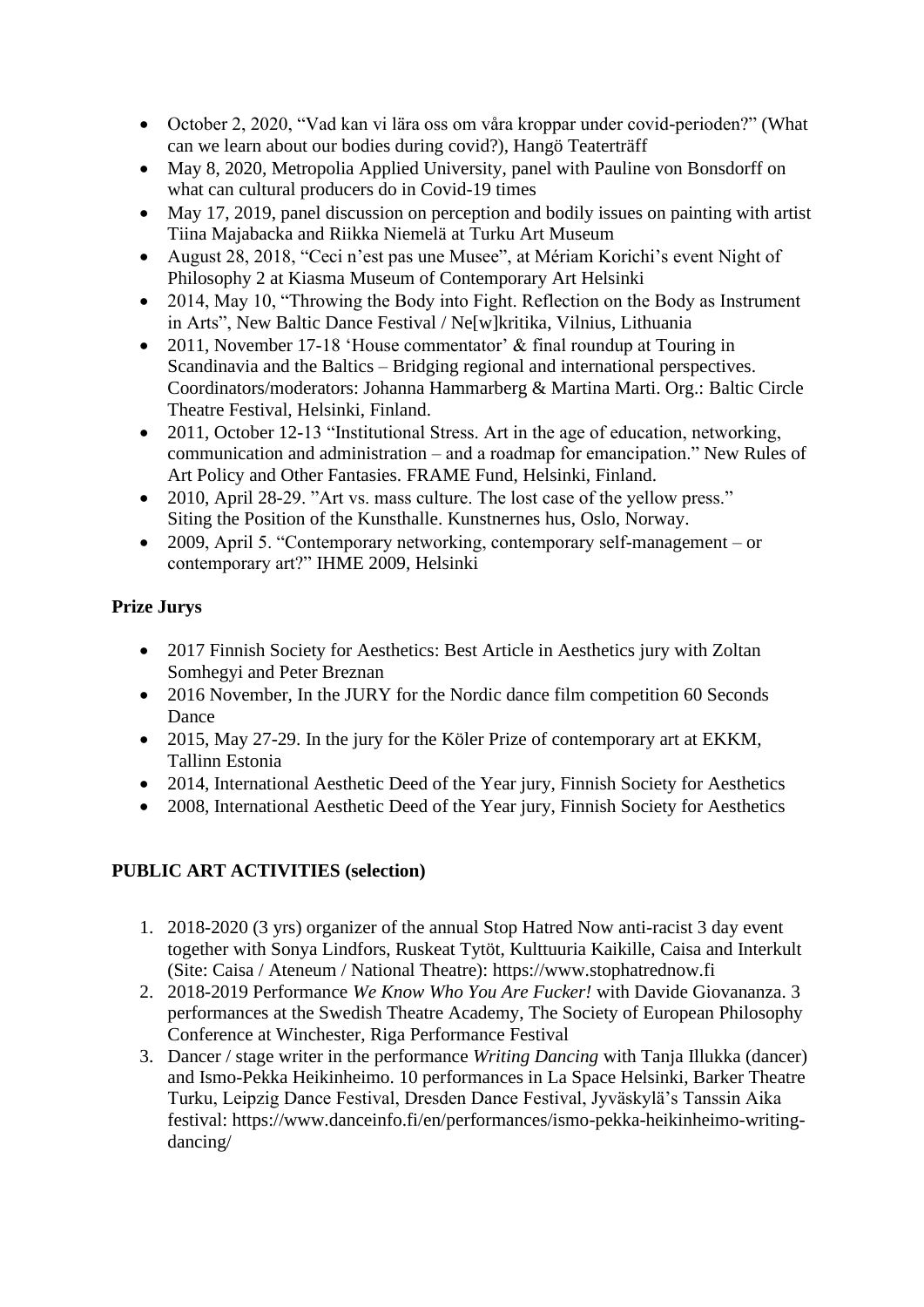- 4. 2015 Mentor of dance performance Paper Piece at Zodiak Helsinki (by Andrius Katinas, Vera Nevanlinna & Salla Salin): https://www.zodiak.fi/fi/ohjelmisto/paperpiece
- 5. 2014-2016 suitcase gallerist: Gallery KLEIN was a suitcase exhibiting as a site/satellite of e.g. the 60 seconds dance Nordic dance competition, the University of Warsaw, The Bratislava Academy of Fine Art and Design, Riga Dance Festival, Saldus Dance Festival, etc. Featured in e.g. Art Pulse the gallery presented exhibitions by e.g. Jean-Francois Paquay, Elham Rahmati, Anna Korotkova, Sinem Kayacan and Melinda Abercrombie: https://www.facebook.com/galleryklein/
- 6. 2011-2013 founding member and gallerist at Kallio Kunsthalle (Toinen linja 31) together with Sasha Huber and Petri Saarikko (collaboration with Elokolo, an organization for substance use prevention and homelessness). Chief curator for 2 exhibitions, assistant curator for 11. Stockholm Independent Art Fair Supermarket 2012.
- 7. 2003 manuscript for short film *Perjantai* (with Panu Heikkilä and Ville Haapasalo). Production: Hanna Haaslahti. Fantomatico, Helsinki. AVEK / The Finnish Broadcasting Company YLE.
- 8. 2002-2004 gallerist with the ROR group and Eva Neklyaeva in ROR Gallery, Kallio Helsinki (Vaasankatu), production and texts (artists from Jeppe Hein to Henry Lim). Producer/curator (Nordic Cultural Foundation, Taike, Suomen Kulttuurirahasto).
- 9. 1994 Dancer, *Drive or Die*, Kaapelitehdas Helsinki, Coreographer Ari Numminen, Director Kari Heiskanen. 14 performances. Production: Theatre Academy and Finnish Broadcasting Company YLE (TV1).

# **IN THE MEDIA / SOCIETAL IMPACT**

A selection of podcasts:

- Mike Watson's Frankfurt School today, "Was the Benjamin and Adorno too Bourgeois?", 7.9.2021: https://www.youtube.com/watch?v=yfoc0qW\_WXs.
- Elham Shafaei's Monstera in Conversation, 1.2.2021: ttps://open.spotify.com/episode/5rHU2K69XxQh2fB2VM1Luq?go=1&sp\_cid=011ea ba6d34b4b53b0091f8ed436ad58&utm\_source=embed\_player\_p&utm\_medium=desk top&nd=1
- Petteri Enroth's and Matti Tuomela's podcast for the Critics' Association Finland (SARV), on Research and Critique (Tutkimus ja kritiikki): https://soundcloud.com/user-163927055, October 2021

I have been interviewed/reviewed for e.g. Helsingin Sanomat, Los Angeles Times, Finnish National Broadcasting YLE, Dance LV Latvia, Slovenian National Radio, Finnish and Swedish language public broadcasting radio and TV, Kansan Uutiset, Yliopistolehti, Turun Ylioppilaslehti, Satakunnan Kansa, etc.

As a member of the board of a variety of cultural journals, like *Kulttuurivihkot* (2002-2004), *Esitys* (2013-2016; editor in chief for 2 issues), Mustekala (2008-2010) and Ice Hole (2013- 2016) I have also had impact on public discussion.

# **OTHER / APPENDIX**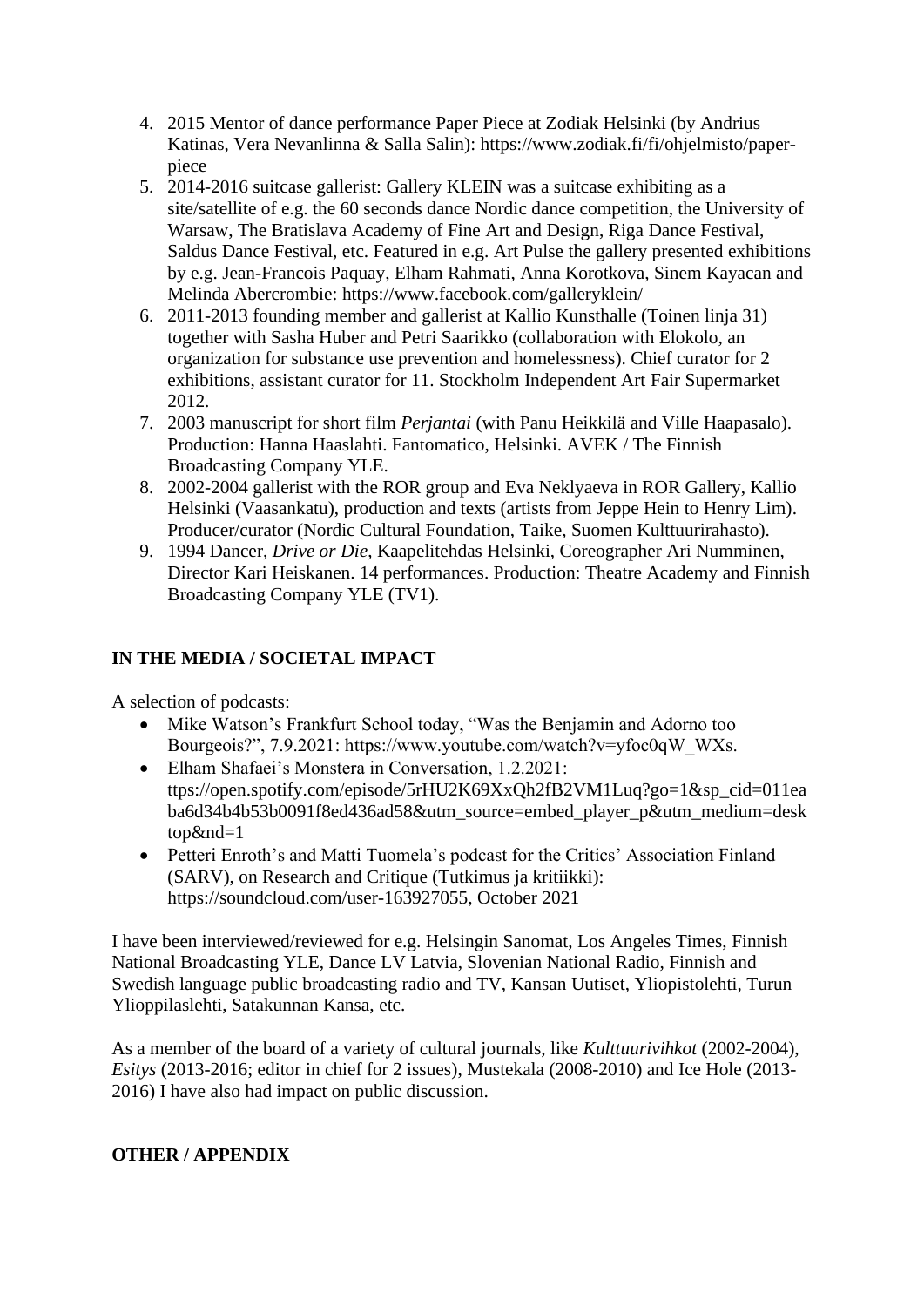## **Conference and Colloquium Organizer**

On the board of the Mario Perniola philosophy festival in Rome (more soon) 2022 August.

2019, Appearances of the Political Day Seminar, Aalto University, 8.5.2019 (org. with Tiago Silva). Speakers e.g. Carsten Friberg, Elisabetta Di Stefano, Mateusz Salwa, Margus Vihalem, Jon Irigoyen, Shubhangi Singh, Jakub Bobrowski (main organizer). 25 participants.

5-7.7.2018 The Interim Conference of the International Association for Aesthetics (IAA). Main organizer (with team Petteri Enroth, Harri Mäcklin and Sanna Lehtinen). Keynotes: Andrew Light, Jack Halberstam, Yuriko Saito, Elisabetta Di Stefano, Ossi Naukkarinen, Kevin Tavin. 70 participants.

May, 2018. In the organizational group (together with Adam Andrzejewski and Mateusz Salwa) of the conference Aesthetics of Popular Culture at the University of Warsaw. Keynote speakers: Tomas Kulka and David Davies. 20 participants.

24-31.7.2017 NSU, Nordic Summer University Summer Conference. In the organizatory group with Davide Giovanzana, Disa Kamula and Arja Hietanen. Keynotes: Elisabeth Povinelli and Robert Pfaller. 140 participants. Place: Orivesi Boarding School.

February 2017, Appearances of the Political: NSU Winter Symposium, main organizer with Carsten Friberg, 2 day seminarium in Wroclaw Poland, hosted by the University of Wroclaw. 30 participants.

April9, 2016, the spring seminar of the Finnish Society for Aesthetics: Consensus/Dissensus, with Raine Vasques. Speakers e.g. Sezgin Boynik, Oleksandra Sushchenko.

February 2016, Appearances of the Political: NSU Winter Symposium, main organizer with Carsten Friberg, 2 day seminarium in Riga Latvia, hosted by the University of Latvia. 30 participants.

12.2.2010 With the Finnish Society for Aesthetics and Aalto University: Kaupunkiluonto talvella (Urban Nature in the Winter). Day Seminar. Main organizer with Maunu Häyrynen (Landscape Studies, University of Turku). Speakers: Arto Haapala, Petteri Kummala, Max Ryynänen, Maunu Häyrynen. 40 participants.

29-30.10.2008 Kitsch, glitter ja luksus (Kitsch, glitter and luxury). At the University Centre of Pori, with the University of Art and Design Helsinki and Pori Art Museum. Main organizer. Speakers: Kati Heljakka, Max Ryynänen, Juha Torvinen, Marjo Mäenpää, Kari Kallioniemi, Arja Elovirta and Jani Leinonen. 70 participants.

2006 in the committee for the organization of the annual conference of the Nordic Society of Aesthetics (main organizer: Pauline von Bonsdorff). 50 participants.

### **RESIDENCY EXPERIENCE**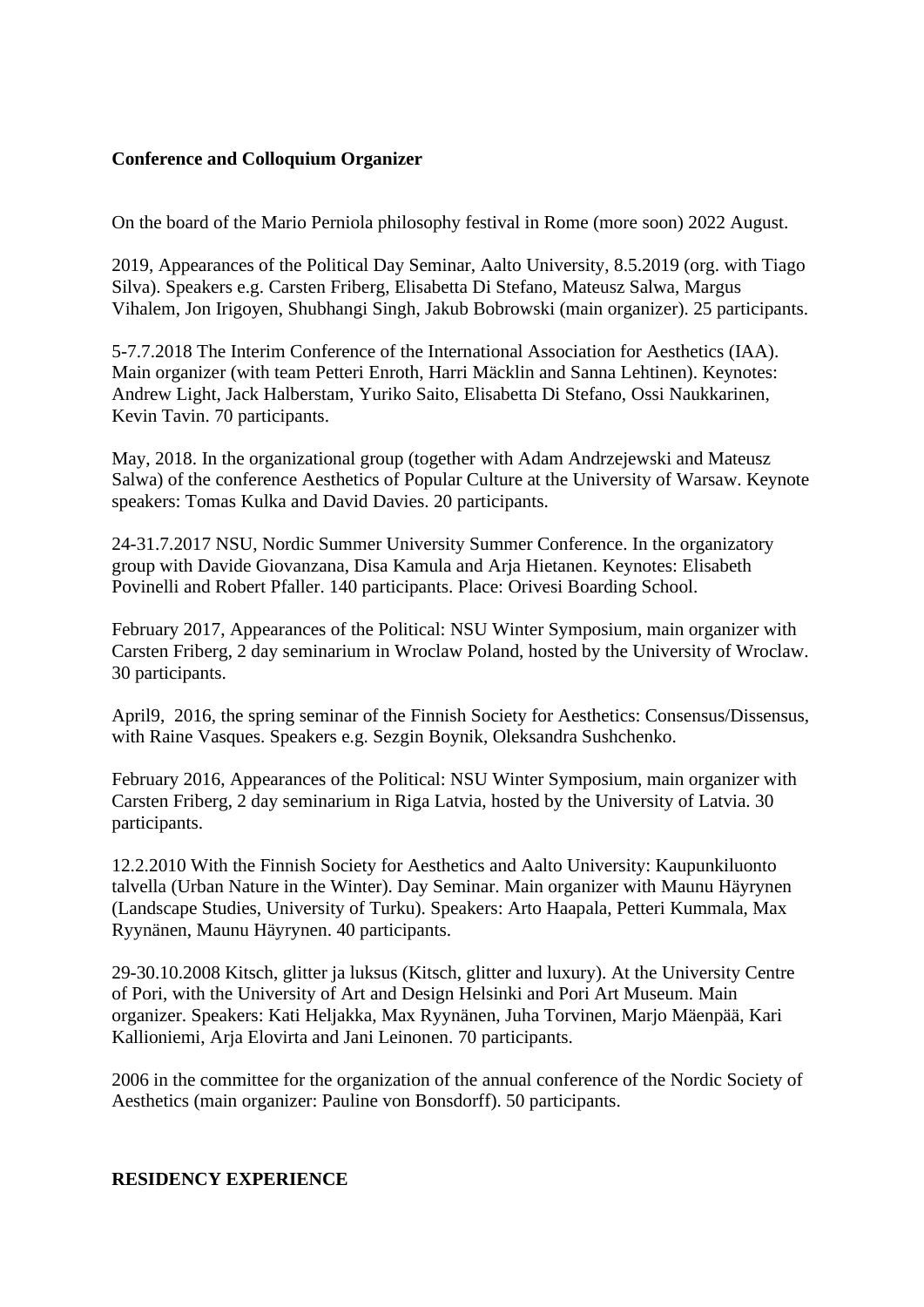Coordinator of the Pori A-I-R residency 2006-2008.

# **PUBLICATIONS**

## **A Peer-reviewed scientific articles**

- 1. Forthcoming, with Petteri Enroth, "Pioneers, Postmodernism, and Aesthetic Experience: A History of Aesthetic Approaches to Rap Music," *The Cambridge Companion to Global Rap* (Cambridge: Cambridge University Press, est. 2023).
- 2. Forthcoming, "Aesthetics of Popular Culture as Everyday Aesthetics," in *Applying Aesthetics to Everyday Life: Methodologies, History, and New Directions*, edited by Lisa Giombini and Adrian Kvovacka (London – New York: Bloomsbury, est. 2023).
- 3. In press, "Why Preserve? Questioning Central European Ethnicity, Appropriation, and Preserving Buildings; Or, Curating (In) Decay", with Ksenia Kaverina, *Nordic Journal of Aesthetics* 2022/1
- 4. In press, "Longing for a Place That Does Not Exist: Kitsch's Role in the Estonian Independence Struggle," with Eret Talviste, *Baltic Studies* 2022/4.
- 5. "Political Concepts as Aesthetic Concepts," in Elisabetta Di Stefano, Carsten Friberg and Max Ryynänen (co-eds), *Aesthetic Perspectives on Culture, Politics, and Landscape: Appearances of the Political* (Berlin: Springer, 2021), 17-26.
- 6. "Väline taideteoksena, taideteos välineenä: Viihteen ja taiteen välitiloja Martin Heideggerin tuotannon valossa" [Equipment as Work of Art, Work of Art as Equipment: Notes on Martin Heidegger's Philosophy of Art], *niin & näin* 2021/4, Vol 111 (2021), 25-31.
- 7. "Can The (Non-)Subaltern (Understand) Rap? Rap as Vernacular Critical Theory," in *Journal of Asia-Pacific Pop Culture*, 2021/6, 213-229.
- 8. "Is Most Marxist Art (And 'Activism') Actually Social Democratic? And if so, what should art (and design) universities do about it?," *Research in Arts and Education* 2021: 2, 81-94.
- 9. "Mario Perniola, the Dank Humanities, and the Role of the Philosopher in Contemporary Culture." *Ágalma: Rivista di studi culturali e di estetica* 2021/April, 123-131.
- 10. "Making Sense of Tropical Kitsch," with Anna-Sofia Sysser, *Contemporary Aesthetics* 2021. https://contempaesthetics.org/2021/01/08/making-sense-of-tropicalkitsch/
- 11. "Gazing at the Invisible: How Can Aesthetic Theory Help Make Sense of the State of Emergency Initiated by Covid-19." Co-written with Jozef Kovalcik. *Popular Inquiry* 2020: 2, Vol 3, No 2 (2020): 3-5.
- 12. "Rasa Industry: Notes on Classical Indian Aesthetics and Contemporary TV Series", in Zoltan Somhegyi & Max Ryynänen, eds, *Aesthetics in Dialogue*, 95-106*.*  Frankfurt: Peter Lang, 2020.
- 13. "Venice as a ruin: Visual Culture, Architecture and Decay", Jeanette Bicknell, Jennifer Judkins and Carolyn Korsmeyer (ed), *Philosophical Perspectives on Ruins, Monuments and Memorials* (London: Routledge, 2019).
- 14. "Kitsch Happens: On the Kitsch Experience of Nature", *ESPES* 2019: 2, 10-16.
- 15. "Death Style, The Ultimate Expression of a Lifestyle: A Sketch for a Popular Futurology and Art Education for Funerals", *Art Communication and Popculture* 2019:1-2, 16-17.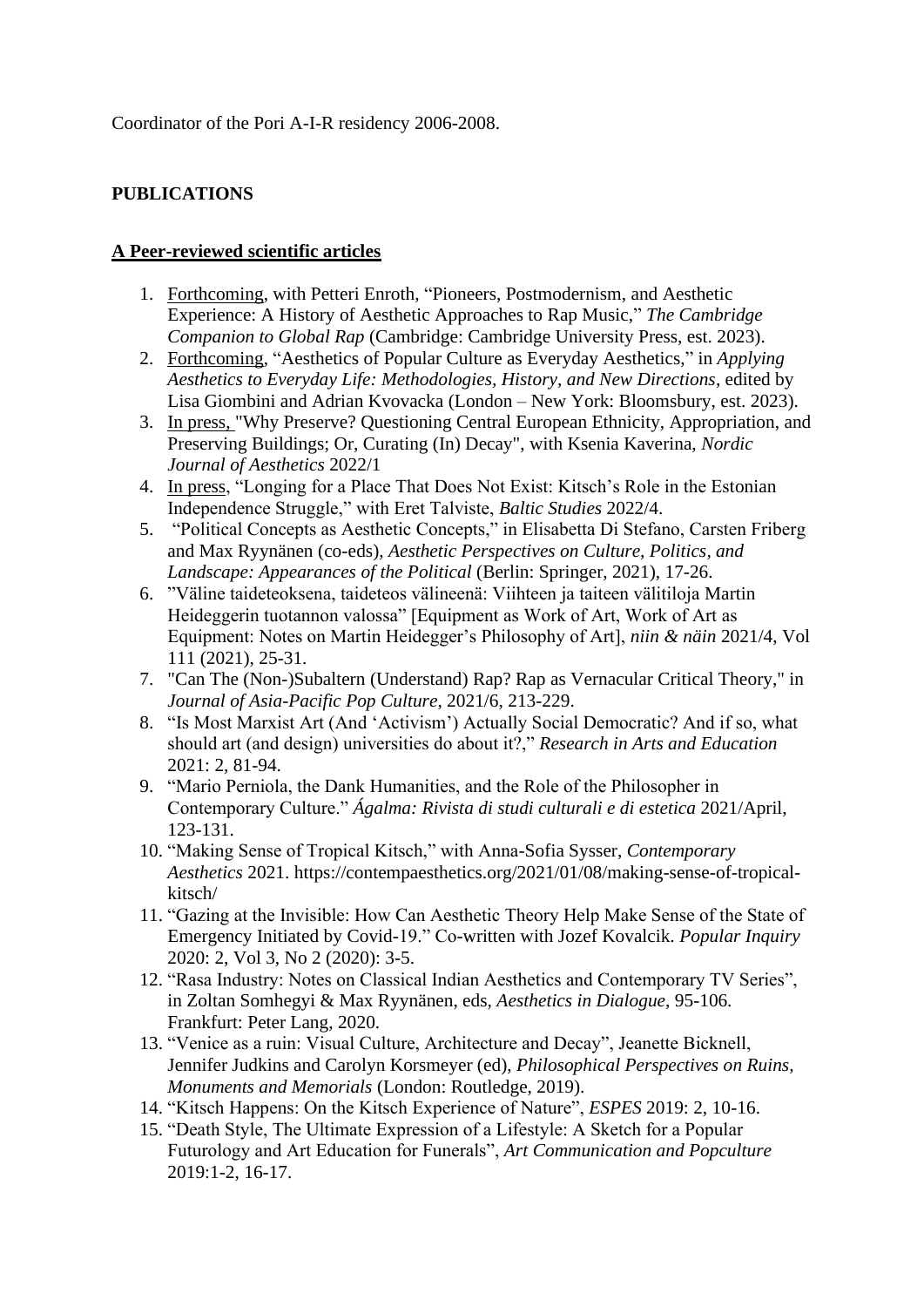- 16. "Under the Skin: Notes on the Aesthetics of Distance and Visual Culture", *The Journal of Somaesthetics*, 2019: 1 (Vol 5), 85-93.
- 17. "Sending Chills Up My Spine: Somatic Film and the Care of the Self" In Kevin Tavin, Mira Kallio-Tavin & Max Ryynänen (Eds), *Eat Your Heart Out: Art and Excess*, 183-197 (New York: Palgrave, 2019).
- 18. "The Art Scenes." Co-written with Jozef Kovalcik, *Contemporary Aesthetics*, Fall 2018: https://contempaesthetics.org/newvolume/pages/article.php?articleID=847
- 19. "Downgrading with Style: Middle-Class Role Anxiety and the Aesthetics Performance of Role Distance." Co-written with Jaakko Pyysiäinen (who is here author 1). *Poetics*, Volume 172, February 2019, 43-53.
- 20. "Chopin's Heart: The Somatic Stimulation of Our Experience of Thingness in Everyday Popular Culture." In Carsten Friberg & Raine Vasquez (eds), *Heterologies of the Everyday.* Copenhagen: Nordic Summer University Press, 2017, 190-205.
- 21. "Margins of Aesthetics." With Jozef Kovalcik. *Contemporary Aesthetics* 2016 (Vol 14). https://contempaesthetics.org/newvolume/pages/article.php?articleID=744
- 22. "Throwing the Body Into the Fight: The Body as an Instrument in Political Art." *The Journal of Somaesthetics* Vol 1 (2015: 1): Somaesthetics and Visual Art. 108-121.
- 23. "Teaching as a Work of Art." Co-written with Taina Rajanti and Pia Euro. In Teija Löytönen (Ed.), *Synnyt/Births* (Finnish Journal for Art Education), 2015: 2, Special Issue: Higher Arts Education, 41-61.
- 24. "A History of Aesthetics of Popular Culture." Co-written with Jozef Kovalcik. Kovalcik & Ryynänen (eds). *Aesthetics of Popular Culture*. Bratislava: Slovart Publishing, 2014. 14-49.
- 25. "Learning from Venice." *Contemporary Aesthetics*, Special Volume 1 (2005): Aesthetics and Mobility.
	- https://contempaesthetics.org/newvolume/pages/article.php?articleID=349
- 26. "Nobrow." *Nordic Journal of Aesthetics*. 2005, Vol 32, 86-98.
- 27. "The Double Life of Jeff Koons' *Made in Heaven* Glass Artworks." *Nordic Journal of Aesthetics*. 2004 (29-30). 99-111.

#### **B Non-refereed scientific articles**

- 28. "Introduction," in *Aesthetic Perspectives on Culture, Politics, and Landscape: Appearances of the Political*, edited by Elisabetta Di Stefano, Carsten Friberg and Max Ryynänen (Berlin: Springer, 2022), 7-14
- 29. "Updating Artes Vulgares," for the special issue on Richard Shusterman's *Ars Erotica*, ed. Eli Kramer, *Eidos: A Journal for Philosophy of Culture* 2021/4, 129-132. eidos.uw.edu.pl/updating-artes-vulgares/
- 30. "Living Beauty, Rethinking Rap: Revisiting Shusterman's Philosophy of Hip Hop," in *Shusterman's Somaesthetics: From Hip Hop Philosophy to Politics and Performance Art*, edited by Jerold Abrams (Leiden: Brill, 2022), 74-85.
- 31. "Well-Construed Examples: A Shy Note on Arnold Berleant's Environmental Aesthetics," *Popular Inquiry: The Journal of the Aesthetics of Kitsch, Camp and Mass Culture*, Vol 10, 2022: 1, 157-162.
- 32. "Kitsch", in *Aesthetic Literacy* 1, edited by Valery Vinogradovs (Melbourne: Mont Publishing, 2022), 152-153.
- 33. "Somaesthetics and Phenomenology A Handful of Notes," in *The Journal of Somaesthetics*, Vol 7, 2021: 1, 4-14 (extended editorial).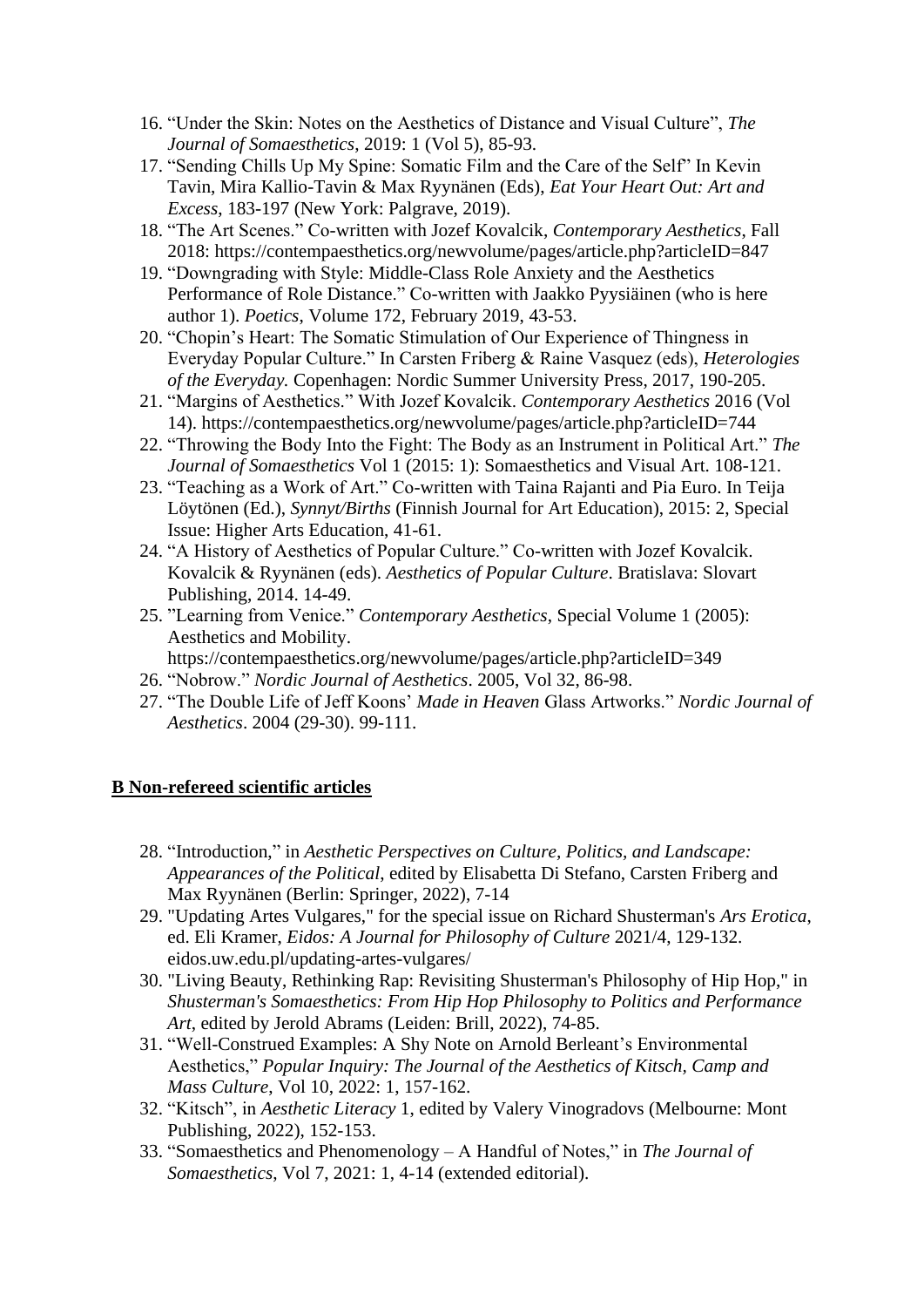- 34. "Learning From Dr. Dre: Teaching Aesthetics and Art Theory to Artists (like an executive producer." *The Journal of Aesthetics and Comparative Literature*, Vol 44, No 1 (2021): 29-33.
- 35. "Notes on the Yellow Press (and Its Impact on Art): A Sketchy Return to the Mass Culture Debate." *Aesthetica Universalis*, 2020: 1, 151-161.
- 36. "Rethinking Art Education: The Art School Theory Teacher as an Executive Producer", in Slavka Kopackova (Ed.), *[Estetická výchova a prax vyučovania estetiky](http://www.pulib.sk/web/pdf/web/viewer.html?file=/web/kniznica/elpub/dokument/Kopcakova3/subor/9788055525174.pdf)  [v kontextoch európskeho estetického myslenia 19. a 20. storočia –](http://www.pulib.sk/web/pdf/web/viewer.html?file=/web/kniznica/elpub/dokument/Kopcakova3/subor/9788055525174.pdf) dialóg s tradíciou a [súčasné koncepcie](http://www.pulib.sk/web/pdf/web/viewer.html?file=/web/kniznica/elpub/dokument/Kopcakova3/subor/9788055525174.pdf)* (Presov: Presov University Press, 2020).
- 37. "Eat Your Heart Out: Peripheric Interpretation Or How Films Penetrate Our Body". In *Estetika centra a periférie – centruma periféria estetiky,* edited by Michaela Pašteková, 108-124. Bratislava: Slovenská asociácia pre estetiku, 2020.
- 38. "Elävää kauneutta: Kulttuurin kierrätyksestä ja vanhojen teosten uudelleenlämmittämisestä (sekä muista Richard Shustermanin varhaisen rapestetiikan kulmakivistä," in Sini Mononen, Janne Palkisto, Inka Rantakallio (eds), *Musiikki ja merkityksenanto* (Helsinki: Suoni, 2020), 237-254.
- 39. "Introduction: Aesthetics and Other Disciplines," in *Aesthetics in Dialogue*, edited by Zoltan Somhegyi & Max Ryynänen (Berlin: Peter Lang, 2019), 1-6.
- 40. "Rasafication: The Aesthetic Manipulation of Our Everyday", *Journal of Comparative Literature and Aesthetics*, 2019: 1, Vol 42, 165-169.
- 41. "An Introduction to Excess in Art and Education: Discursive Explorations", with Kevin Tavin (1st author) and Mira Kallio-Tavin (2nd author), in Kevin Tavin, Mira Kallio-Tavin & Max Ryynänen (Eds), *Art, Excess, and Education*, 1-18. New York: Palgrave, 2019.
- 42. "Contemporary Kitsch: The Death of Pseudo-Art and the Birth of Everyday Cheesiness (A Postcolonial Inquiry)." *Terra Aestheticae*, Vol I (Theoria), 2018: 1, 70- 86.
- 43. "Rock me Amadeus: Aesthetics and the Highbrow Appropriation of Lowbrow." In Zoltan Somhegyi (ed), *Yearbook of the International Association for Aesthetics*. Sharjah: IAA, 2017. 186-196.
- 44. "Aesthetics of Distance." Aleksi Malmberg & Annukka Vähäsöyrinki (eds.): *Home Re-assembled. On Art, Destruction & Belonging.* Rotterdam: Jap Sam Books, 2017.
- 45. "New Laocoön: On Dramaturgization, or the Work of the Dramaturg as the Key for Understanding the Arts Today." *New Dramaturgy – New Dramaturge II.* Ed. Vladislava Fekete. Theatre Institute, Bratislava, 2015. 56-62.
- 46. "Taidejalkapallo." (Art Soccer.) In *Sokrateen syöksypusku*. Eds. Mikael Melan & Jussi Saarinen. Jyväskylä: Docendo, 2014. 128-139.
- 47. "Art and Education or the dark side of pedagogy." With Christiana Galanopoulou. *Synnyt/Origins. Finnish Studies on Art.* 2011 September. 1-16.
- 48. "Pinkkiä posliinia. Kitschin nykyhetki oppaana Jeff Koons." (Pink Porcelain: Contemporary Kitsch – Jeff Koons as the Guide.) Eds. Seppo Knuuttila & Ulla Piela. *Kansanestetiikka. Kalevalaseuran vuosikirja 87*. 43-52. Helsinki: Kalevalaseura, 2008.
- 49. "Oskillaation massakulttuuri. Gianni Vattimo (et. al.) nykyaikaa etsimässä." (Oscillation and Mass Culture. Gianni Vattimo et al searchin for contemporaneity.) *Synteesi* 2007: 1. 59-80.
- 50. "Lopputyön teoreettisen osan ohjaamisen erityisongelmia taideyliopistoissa." [Problems in Supervising Theoretical MA Theses in Art Universities.] *Synnyt* 2007: 2, 54-61.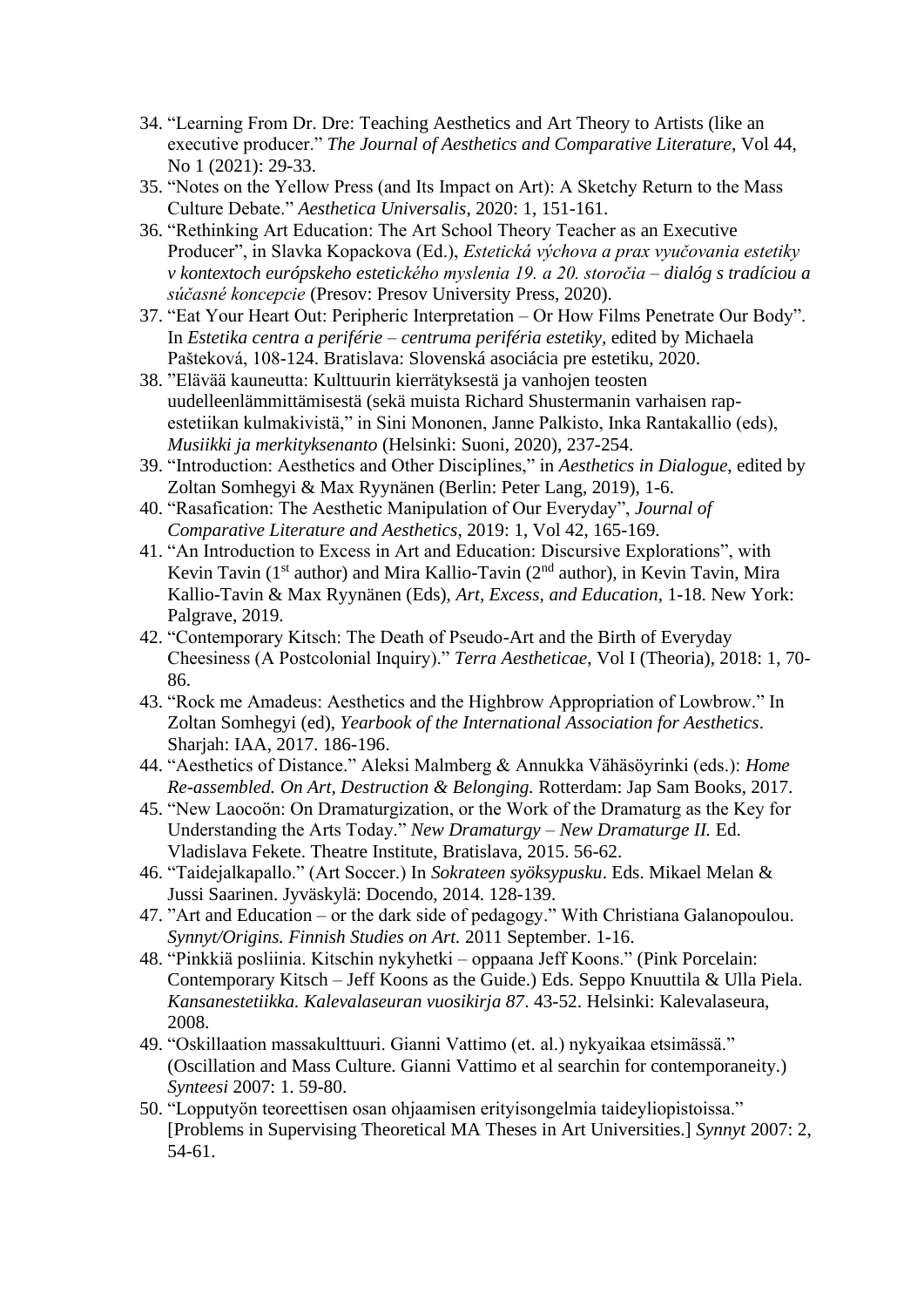- 51. "Kätilö kasvattajana ja kasvatettavana. Teorian opettamisesta taiteilijoille." [The Midwife as an Educator –and Someone Being Educated.] *Synnyt/Births*, Special Issue on Teaching in Art Universities, 2006: 4. 34-40.
- 52. "Liikkuminen ja liikenne Venetsian estetiikassa." (Mobility and Traffic in the Aesthetics of Venice.) Eds. Arto Haapala & Ossi Naukkarinen. *Mobiiliestetiikka. Kirjoituksia liikkeen ja liikkumisen kulttuurista*. Kansainvälisen soveltavan estetiikan raportteja no 3. 157-174. Lahti: Kansainvälinen soveltavan estetiikan instituutti, 2006.
- 53. "Nobrow". Eds. Yrjänä Levanto & Ossi Naukkarinen & Susann Vihma. *Taiteistuminen*. 155-163. Helsinki: TAIK, 2006.
- 54. "Ainakin 4 Ecoa" with Tarja Knuuttila (4 different Ecos) in Knuuttila & Ryynänen 2005 (see above). 7-18.
- 55. "Umberto Eco kitschin ja massakulttuurin estetiikasta." (Umberto Eco on the Aesthetics of Kitsch and Mass Culture.) in Knuuttila & Ryynänen 2005. 102-127.
- 56. "John Deweyn estetiikka." (John Dewey's Aesthetics) *Synteesi* 2003: 4, 10-22.
- 57. "Massakulttuuri, alemmat taiteet ja kulttuurihierarkiat." (Mass Culture, the Lower Arts, and Cultural Hierarchies.) *Synteesi* 2002: 1. 85-87.
- 58. "Jeff Koonsin Made in Heaven –lasitaideteosten ontologinen kaksoiselämä." (The Double Life of Jeff Koons' Made in Heaven Glass Art Works; republished in English 2004.) *Synteesi* 2002: 4, 58-66.

## Editorials

- 59. "Editorial: Liber Amicorum for Arnold Berleant," with Madalina Diaconu, for the special issue *Liber Amicorum for Arnold Berleant*, *Popular Inquiry: The Journal of the Aesthetics of Kitsch, Camp and Mass Culture*, Vol 10, 2022: 1, 1-5
- 60. "Editorial: Forgotten Everydays," *Popular Inquiry: The Journal of the Aesthetics of Kitsch, Camp and Mass Culture* 2021: 4, Vol 9, 1-4.
- 61. "Unhealthy and Dangerous Lifestyles and the Care of the Self," with Riikka Perälä, *The Journal of Somaesthetics* 2020: 2, 4-9.
- 62. "Editorial," *Popular Inquiry* 2020: 2, 1.
- 63. "Preface: Somaesthetics and Beauty," with Falk Heinrich and Anne Elisabeth Seiten, 2020: 1, 4-5.
- 64. "Editorial," with Jozef Kovalcik, *Popular Inquiry* 2019: 2, 1.
- 65. "Introduction: Body First: Somaesthetics and Popular Culture," with Jozef Kovalcik, *The Journal of Somaesthetics* 2019: 1,
- 66. "Editorial: Devils, Angels and Other Popular Figures," with Jozef Kovalcik, *Popular Inquiry* 2018: 1, 1.
- 67. "Editorial," with Jozef Kovalcik, *Popular Inquiry* 2017: 1, 1.

## **C Scientific Books (monographs marked with \*) and Edited Volumes**

- 68. Forthcoming, with Zoltan Somhegyi, eds., *Aesthetic Theory Across the Disciplines* (London – New York: Rowman & Littlefield, est. 2023).
- 69. Forthcoming, with Paco Barragan, eds., *The Changing Meaning of Kitsch* (New York: Palgrave, est. 2022).
- 70. In Press, with Susanne Ylönen and Heidi Kosonen, eds., *Cultural Approaches to Disgust and the Visceral* (London: Routledge, est. 2022).
- 71. Elisabetta Di Stefano & Carsten Friberg & Max Ryynänen, eds., *Aesthetic Perspectives on Culture, Politics, and Landscape: Appearances of the Political* (Berlin: Springer, 2022).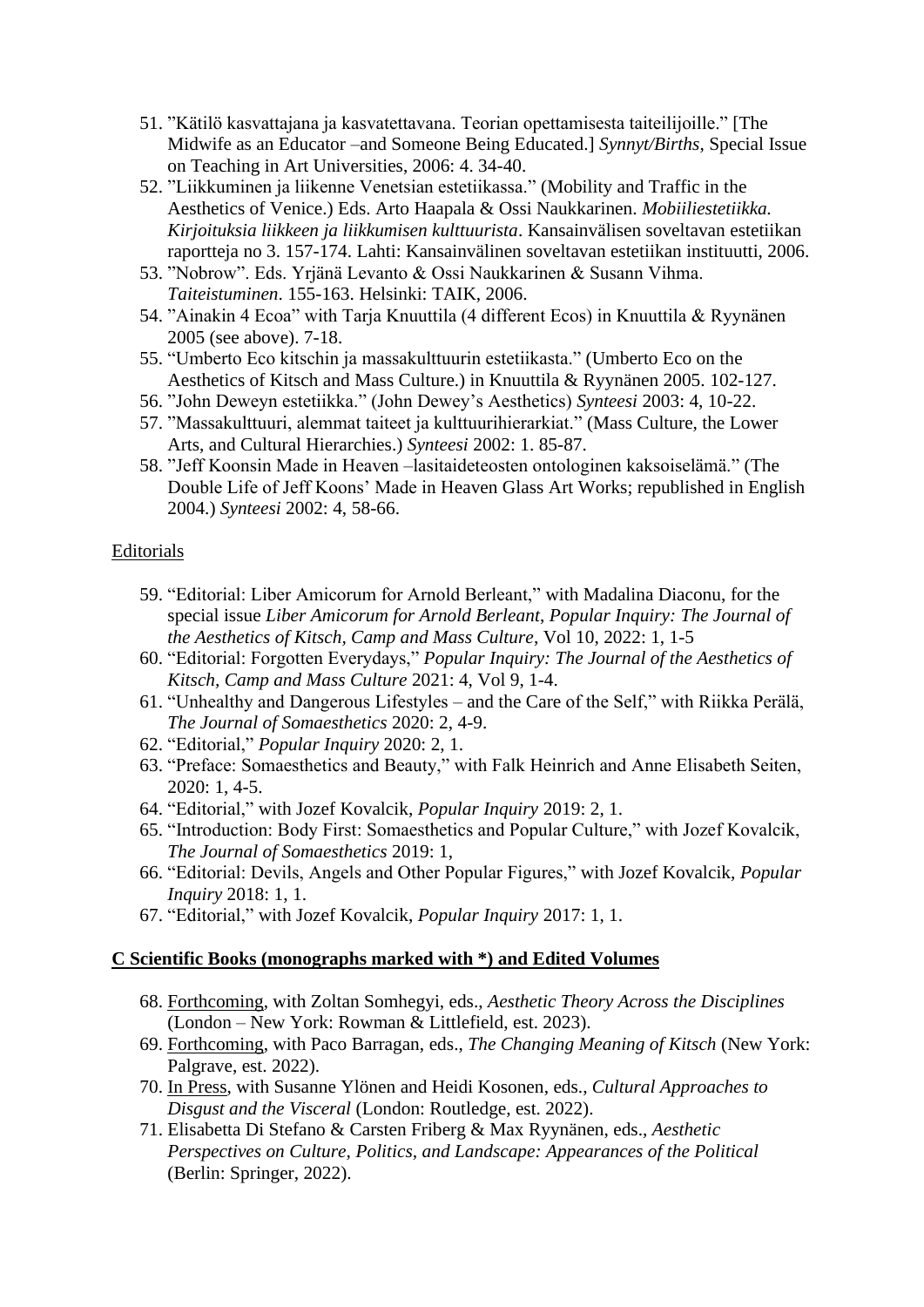- 72. **\*** *Bodily Engagements with Images and Technology: Somavision* (New York: Routledge, 2022).
- 73. \* *The Philosophy of Central European Art: History, Establishment, Competition* (Lanham: Lexington Books (an imprint of Rowman & Littlefield), 2020).
- 74. Zoltan Somhegyi & Max Ryynänen, eds, *Aesthetics in Dialogue: Applying Philosophy of Art in a Global World*. Berlin: Peter Lang, 2020.
- 75. With Kevin Tavin and Mira Kallio-Tavin, eds, *Art, Excess, and Education: Historical and Discursive Contexts.* New York: Palgrave, 2019.
- 76. *Learning from Decay: Aesthetics of Architectural Disintegration.* Co-written with Zoltan Somhegyi. Berlin: Peter Lang, 2018.
- 77. With Jozef Kovalcik, eds, *Aesthetics of Popular Culture.* Bratislava: Slovart Publishing, 2014.
- 78. With Tarja Knuuttila, eds, *Umberto Eco: James Joyce, Teräsmies ja vesinokkaeläin.* (Umberto Eco, Superman and the Platypus.) Helsinki: Yliopistopaino, 2005.

#### Edited Journal Issues

- 79. *Popular Inquiry: The Journal of the Aesthetics of Kitsch, Camp and Mass Culture*  2022: 1, Vol 10: Liber Amicorum for Arnold Berleant, with Madalina Diaconu
- 80. *Popular Inquiry: The Journal of the Aesthetics of Kitsch, Camp and Mass Culture* 2021: 2, Vol 9: Forgotten Everydays, with Elisabetta Di Stefano and Carsten Friberg.
- 81. *The Journal of Somaesthetics*, 2021: 1, Vol 7, Somaesthetics and Phenomenology*.*
- 82. *Popular Inquiry: The Journal of the Aesthetics of Kitsch, Camp and Mass Culture*  2020/2, Open Issues (as Editor-in-Chief)
- 83. *The Journal of Somaesthetics* 2020/2, Unhealthy and Dangerous Lifestyles, with Riikka Perälä (as Editor-in-Chief)
- 84. *The Journal of Somaesthetics* 2020/1, Beauty, with Falk Heinrich and Anne Sejten (ad Editor-in-Chief)
- 85. *Popular Inquiry: The Journal of the Aesthetics of Kitsch, Camp and Mass Culture* 2019/2, Open Issue (as Editor-in-Chief)
- 86. *The Journal of Somaesthetics* 2019: 1, Body First: Somaesthetics and Popular Culture, with Jozef Kovalcik (as Guest Editor)
- 87. *Popular Inquiry: The Journal of the Aesthetics of Kitsch, Camp and Mass Culture*  2018/1, Open Issue (as Editor-in-Chief)
- 88. *Popular Inquiry: The Journal of the Aesthetics of Kitsch, Camp and Mass Culture*  2017/1, Open Issue (as Editor-in-Chief)
- 89. *Synteesi* 2002/1, Ecoistin elämää: Mini-esseitä Umberto Econ 70 vuotissyntymäpäivien kunniaksi (Life of an Ecoist: Mini essays for Umberto Eco's 70th birthday), with Tarja Knuuttila

#### **D Publications intended for professional communities**

- 90. "Kriitikko nosteen ja pöhinän aikakaudella" [The Critic in the Age of Hype"], *niin & näin* 2022: 1, 48-49.
- 91. "No Future for Art: Beauty is Here," on Svetlana Fialova's art, in Svetlana Fialova, ed, *Svetlana Fialova.* Svetlana Fialova: Kosice. 146-147.
- 92. "Educating Bodies, Educating Streets." Review on Richard Shusterman (Ed), *Bodies in the Streets*. *The Journal of Aesthetic Education* Vol 55, 2 (2021), 115-121.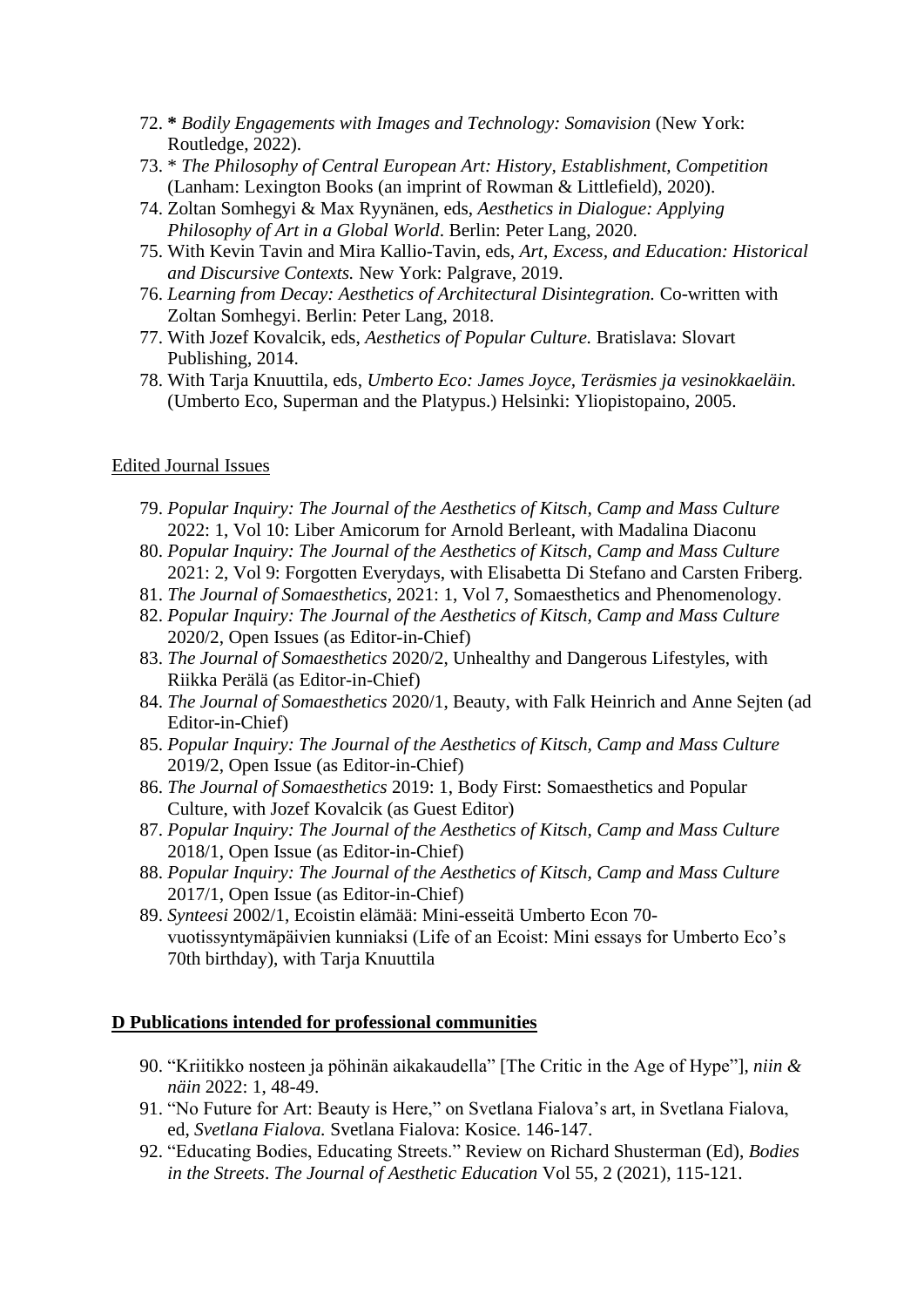- 93. Review: James O. Young's *Radically Rethinking Copyright in the Arts* for *British Journal of Aesthetics* (26.4.2021). https://academic.oup.com/bjaesthetics/advancearticle/doi/10.1093/aesthj/ayaa054/6253711?guestAccessKey=ee309117-e3f3-42cca143-32fcbca175e4
- 94. "Inkluusio, ekskluusio" [Inclusion, exclusion], Heidi Backström, ed., *Yhteinen kritiikki: Näkökulmia yhteisöllisyyteen ja inkluusioon* (Helsinki: Suomen arvostelijain liitto, 2021), 21-33.
- 95. "A Handful of Takes on the Body." Review. *The Journal of Somaesthetics,* Vol 4, 2019: 2, 96-99 (Richard Shusterman (Ed), *Aesthetic Experience and Somaesthetics*).
- 96. "The Anarchist Banker: How to Renew Our Relationship to University Adminstration?" in *Letters for the Future*. Bengaluru: CUMULUS, 2019.
- 97. 2019. "Svetlana Fialova." *Contemporary Identities* Vol 3. 31-33.
- 98. 2019. "Vidha Saumya." *Contemporary Identities* Vol 3. 19-20.
- 99. 2019. "Elisa Giardiana Papa." *Contemporary Identities* Vol 1, 5, 18.
- 100. 2019. "Maria Agureeva." *Contemporary Identities* Vol 1, 3, 6.
- 101. "Low Theory and Crazy White Men. An Interview with Jack Halberstam." *Popular Inquiry* Vol 2 Spring 2018, 2-9.
- 102. "Pornography, Art and/or Food." *ViCCA Journal.* 2017: 1 (Vol 3). 124-130.
- 103. "Symposion." *Esitys* 2016: 1, 39-43.
- 104. "Fantasiat ja unelmat." *Esitys* 2016: 1, 3.
- 105. "Noisy Theory." *RAB RAB* 2015/2. 181-186.
- 106. "Consequences of Festivals: A Dialogue on Dance." With Božena Gudalevič. *Ice Hole 2. 2015:2.*<http://www.icehole.fi/issue2/consequences-of-festivals/>
- 107. Art Critics Reading List. Max Ryynänen" *Art Pulse* 2015: 1. 72.
- 108. "From Pragmatism to Fusion Philosophy. 3 recent Shusterman publications." Review. *Nordic Journal of Aesthetics*: 2014: 2. 149-156.
- 109. "Call the Ambulance! Interpretation, Over-Interpretation and Dance." In Ine Therese Berg & Inta Balode (eds). *Writing Movement. Expeditions in Dance Writing 2012-2014*. Oslo: Dance Information Norway, 2014. 104-109.
- 110. "High, Low and the Weak. An Interview with Gianni Vattimo." In Kovalcik & Ryynänen 2014. 234-240. Republished in *Art Pulse* 2014: 6. 38-41.
- 111. "Pragmatism and Popular Culture. An Interview with Richard Shusterman." With Jozef Kovalcik. In Kovalcik & Ryynänen 2014. 228-233.
- 112. "The High, the Low, and the Weak." An Interview with Gianni Vattimo." *Art Pulse* 2014: 6. 38-41.
- 113. "Politics of film depend on how it is shown." An interview with Eija-Liisa Ahtila. *Kunstkritikk* 18.4.2013. [https://kunstkritikk.se/the-politics-of-film-depend-on](https://kunstkritikk.se/the-politics-of-film-depend-on-how-it-is-shown/)[how-it-is-shown/](https://kunstkritikk.se/the-politics-of-film-depend-on-how-it-is-shown/)
- 114. & Riiko Sakkinen, "Keskustelua taidemessuista, osa 2", *Mustekala* 28.10.2013, http://mustekala.info/kritiikit/max-ryynanen-ja-riiko-sakkinen-keskusteluataidemessuista-osa-2/
- 115. & Riiko Sakkinen, "Keskustelua taidemessuista, osa 1", *Mustekala* 28.10.2013, http://mustekala.info/kritiikit/max-ryynanen-ja-riiko-sakkinen-keskusteluataidemessuista-osa-1/
- 116. Institutional Stress. When Bureaucracy Replaces Art." *Art Pulse.* Spring 2012. <http://artpulsemagazine.com/institutional-stress-when-bureaucracy-replaces-art>
- 117. "Pakko nauraa. Camp korkeakulttuurina ja lasikattona". *Nuori Voima* 2012: 4. 38-41. [Forced Entertainment: Camp as High Culture and a Glass Ceiling]
- 118. "Experimental Outlaws. An interview with Jussi Lehtisalo." *Finnish Music Quarterly.*2008: 4, 18-22.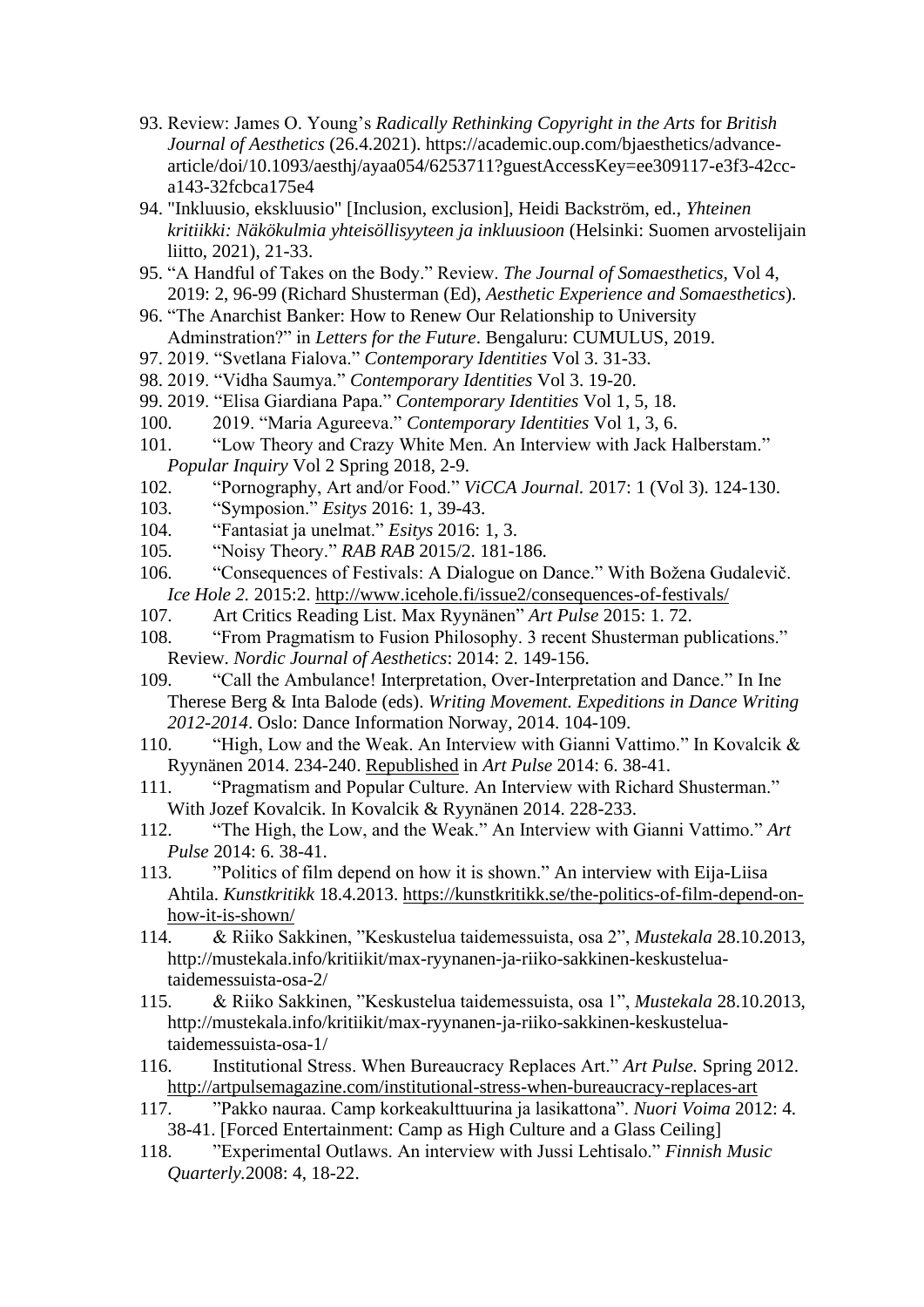- 119. Auto-Institutionalism in Tallinn the EKKM and the game which is becoming increasingly serious (with Marita Muukkonen). Interview with Anders Härm. *Mustekala*, 2011 [\(http://www.mustekala.info/node/2979\)](http://www.mustekala.info/node/2979)
- 120. "Kill your icons." (An interview with IC-98.) *Framer* 2011:1. 20-29.
- 121. "ARS 11." *Flash Art International* March April 2011. 64.
- 122. "Mikä museopedagogiikassa mättää?" With Anni Venäläinen. Mustekala 10.3.2011. (What is wrong with museum pedagogy?)
- 123. Taide & Design, 2011/5, "Taide 100 vuotta sitten", pp. 65-67
- 124. "Visuaalisen kulttuurin tutkimusta ilman putkinäköä," *TERRA: Maantieteellinen aikakauskirja* 2009: 1, 78-79 (Matteo Stoccheti & Johanna Sumiala-Seppänen (Eds), *Images and Communities*)
- 125. "Avaimia Kitsch, glitter ja luksus -erikoisnumeron lukemiseen", *Mustekala*  21.2.2009, mustekala.info/teemanumerot/kitsch-glitter-ja-luksus-1-09/avaimia-kitschglitter-ja-luksus-erikoisnumeron-lukemiseen/
- 126. "Euroopan (museo)ryöstö, vanhan taiteen paikkasidonnaisuus ja digitaalinen vallankumous – Museofilosofiaa uudelle ajalle." *Kuriositeettikabi.net* 2009: 1. [The Grand Looting of European Art. Museum Colonialism, the Site Specificity of Old Art and the Digital Revolution]
- 127. "Estetiska debatter inom ishockeyvärlden." *Ny Tid*, *Kontur* 2008: 2. 4-5. [Aesthetic Debates in the Ice Hockey.]
- 128. "Silloin kolahti!" *Parnasso* 2007: 3. 26-31. [That's When I Started to Like it!]
- 129. "Taide ja populismi." *Taide* 2006: 1. 8-11. [Art and Populism]
- 130. "Pilakuvien aika." *Kanava* 2006: 7. 450-452. [An Era of Caricatures]
- 131. "Popin nykyhetki." *Taide* 2006: 1. 26-29. [Contemporary Pop]
- 132. "En kritik av homogenisering. Tankar om Pier Paolo Pasolinis verk." *Ny Tid / Kontur* 2006: 5, 6. [A Critique of Homologization. Thoughts on the Work of Pier Paolo Pasolini]
- 133.
- 134. "Rivista di estetica," *Synteesi* 2005: 3, 48 (*Rivista di estetica*; review of the Italian journal).
- 135. "Arvoitus nimeltään Umberto Eco. Ugo Vollin haastattelu." (An Enigma Called Umberto Eco: An Interview with Ugo Volli) In Knuuttila & Ryynänen 2005. 231-259.
- 136. "Tulevaisuudesta kierrätetysti." *Kulttuurivihkot* 2005: 6, 62-63.
- 137. "Kun nykypop Suomeen hiihti." *Kulttuurivihkot* 2005: 4-5, 12.
- 138. "Esseistiikan kaipausta." *Kulttuurivihkot* 2005: 4-5, 93.
- 139. "Koons, kitsch ja readymade." *Taidemuseo.fi* 2005: 1, 18-19. [Koons, Kitsch and Readymade]
- 140. "Ajatuksia sodan ja terrorismin estetiikasta". *Kanava* 2005: 6. 392-393. [Thoughts on the Aesthetics of War and Terrorism]
- 141. "Maailmanlopun astiasto" Charles Krafft. *Kaltio* 2004: 1, 16-18.
- http://www.kaltio.fi/index.php?298
- 142.
- 143. "Tutkijan roolista ja julkisesta keskustelusta." *Tiedepolitiikka* 2004: 4, 53-57. [On the Role of Scholars in Public Debate]
- 144. "La experiencia estética del 11 e septiembre / The aesthetic experience of the september 11th". *Atlántica Internacional*, Verano 2003, pp. 133-135.
- 145. "Venetsialaisia eskatologioita". *Kulttuurintutkimus* 2003: 3, 45-52. [Venetian Eschatologies]
- 146. "Filosofihaastatteluiden filosofiaa pragmatistisen nykyestetiikan 10 vuotispäivän aattona. Richard Shustermanin haastattelu." (Philosophy of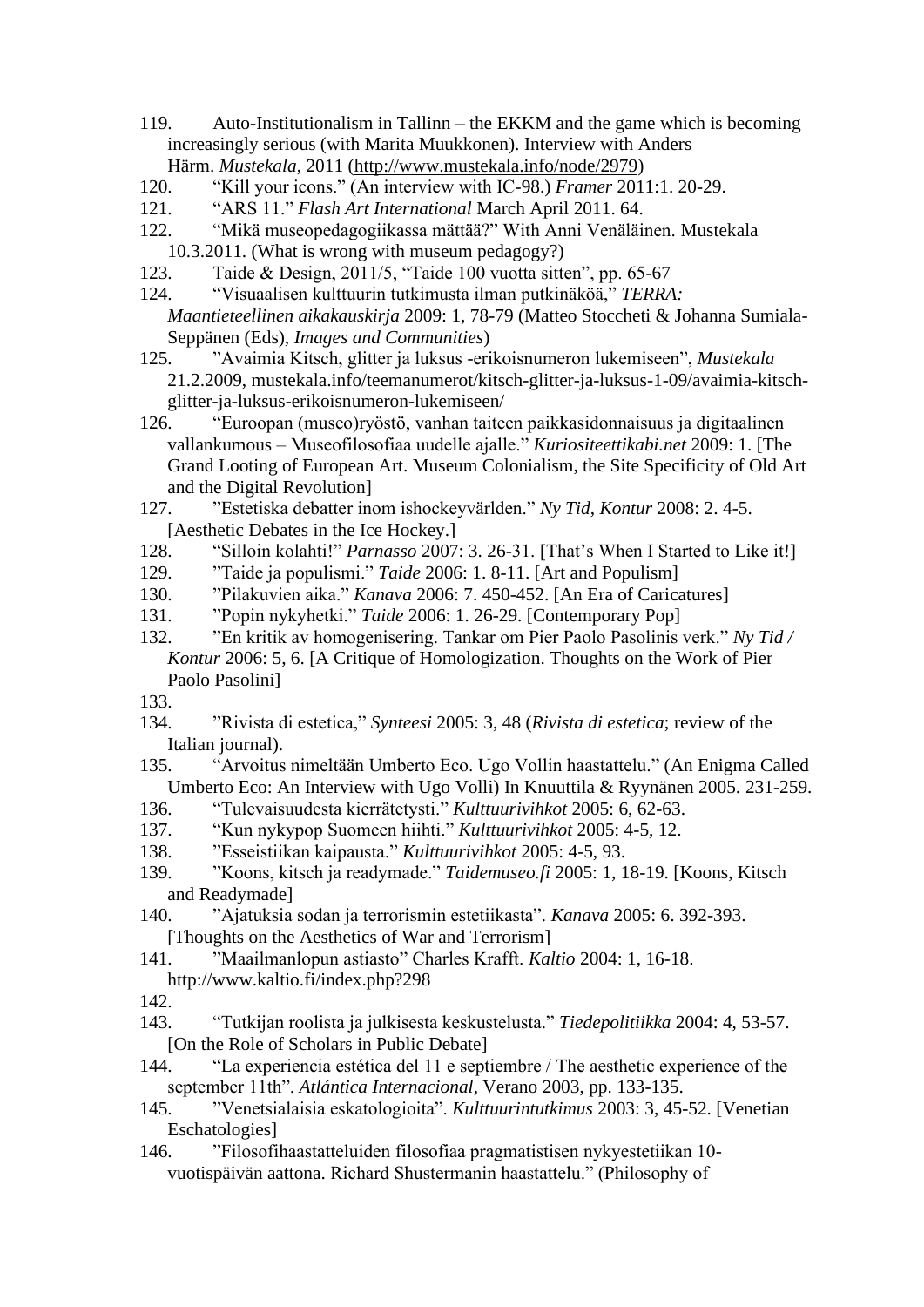Philosophical Interviews at the Advent of 10 Years of Pragmatist Aesthetics: an interview with Richard Shusterman) *Synteesi* 2003: 4, 23-27.

- 147. "Alexander Lischken sotainen matkalaukku. Taide kaksoistornien tuhoutumisen jälkeen." *Kaltio* 2003: 4, 178-179.
- 148. "Konst, kitsch och kvasi-kitsch." *Ny Tid* 2002: 49. 6-7. [Art, Kitsch and Quasi-Kitsch]
- 149. "Kitschens nya syndabockar" *Ny Tid* 2001: 11, 8-10. [New Scape Goats for Kitsch]
- 150. "Pragmatistisen estetiikan nykytila," *Synteesi* 2001: 2, 23-24.
- 151. "Konst, kulinarism och pornografi." Pornography and/or Art: tendencies of contemporary photography, Vevey. *Ny Tid* 2000: 11, 6.
- 152. "Taiteet puntarissa: Richard Shusterman, taide ja populaaritaide" *Taide* 1998: 3. 44-45. [Levels of Art. Richard Shusterman, Art and Popular Art. Interview with RS]
- 153. "Umberto Eco, televisio ja kitsch." *Filmihullu* 2001: 6, 19-20. [Umberto Eco, Television and Kitsch]
- 154. "Henry Parland ja elokuvataide." *Filmihullu* 2001: 3, 18-23. [Henry Parland and Film Art]
- 155. "Erään joukkokulttuurin raunioilla. Sven Hirn, sirkus ja varietee." Sven Hirnin haastattelu. *Kuva* 2000: 5-6, 16-20
- 156. "Joka toiselle kuoppaa kaivaa." Eugenio Barban Ego Faust. Bolognan kulttuuripääkaupungin teatteritarjontaa. *Teatteri* 2000: 7, 38-39
- 157. "Kitschgeneraattorit toinen sukupolvi". *Taide* 2000: 6. 18-21. [Kitsch Generators – Generation 2]
- 158. "Massakulttuuri in Memoriam." *Kuva* 2000: 2. 28-31. [Mass Culture in Memoriam]

#### **Essays in Catalogues**

- 159. *Forthcoming*, an essay on Svetlana Fialova's work for her 2021 catalogue.
- 160. "Hosting Scenes." Teija Löytönen, Lucas Millheim & Outi Turpeinen (eds). *VÄRE, Global Equality, Art Catalogue.* Espoo: Aalto University. P. 5.
- 161. "Traveling Alone?" In Johanna Hammarberg & Martina Marti (eds): *Touring in Scandinavia and the Baltics: Bridging Regional and International Perspectives*. Helsinki: Baltic Circle Theatre Festival / Tekijä. 8-11.
- 162. "Seeds of Culture." Eds. Sasha Huber & Petri Saarikko. *Remedies*. 18-27. Botkyrka: Botkyrka Konsthall, Sweden.
- 163. "Signs of Life. De-coding Tracking Traces…" In *Tracking Traces…* Eds. Leevi Haapala & Pirkko Siitari. Helsinki: Museum of Contemporary Art Kiasma, 2009. 23- 27.
- 164. "The Role of the Festival Audience". In Johanna Hammarberg (ed) *Theatre Festival Dictionary*. Helsinki: Baltic Circle.
- 165. "High and Heavy." Ed. Leevi Haapala. *Jiri Geller. Selected Works 1998- 2008.*Helsinki: Museum of Contemporary Art Kiasma, 2008. 14-17.
- 166. "A Painful Study of Painful Patterns. Sari Tervaniemi's The Vanishing Scheme." Sari Tervaniemi. *Cinematic Attitude. Cinematic Works.* Helsinki: FRAME, 2008. 10-11.
- 167. "Heterotopia as Utopia." M8 Summit of Micronations (at the Singapore Art Biennale 2006). 7-9. Helsinki/Singapore: YKON, 2006. http://www.ykon.org/ykon/m8/m8\_booklet.pdf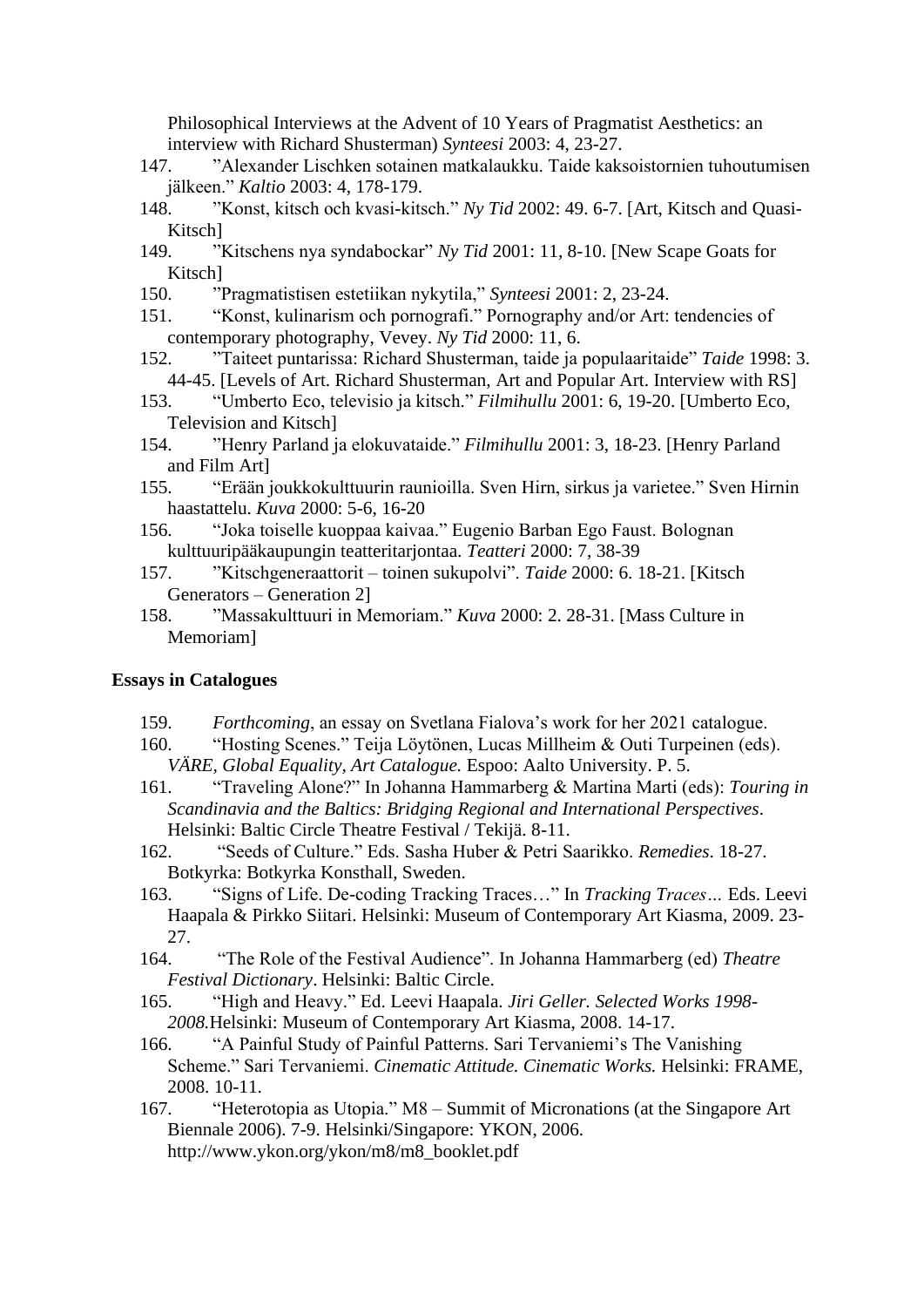168. "Notes on Art and Terrorism." Ed. Marita Muukkonen. *ArTErrorIsm*. Poster inside the book. Helsinki: NIFCA, 2002. http://www.nifca.org/2006/publications/2002/ramadan/2003\_03\_31.html

## In Swedish

169. "Estetiska debatter inom ishockeyvärlden." (Aesthetic Debates in the World of Ice Hockey.) Ed. Valdemar Lindekrantz. *Sudden Death. Bilder av ishockey*. 16-21. Göteborg: Scopium, 2009

## In Finnish

"Kesähelvetti on irti." *Saatanan kesänäyttely.* Porin Kulttuurisäätö (Jensen & Venäläinen & Suvanto). 6-9. https://drive.google.com/file/d/0B0NNBsG-eeirak5jc2pmalhZUDA/view

170. y) Turku: Savukeidas, 2013.

## **E Publications intended for the general public, linked to research**

Essay Books on Cultural Theory for the General Public

171. *Elokuva, rakastettuni!* (Cinema, mon amour!) Turku: Savukeidas, 2014. *Roskamaali: Jääkiekon estetiikkaa ja kulttuurifilosofiaa* (Garbage Goal: Aesthetics and Cultural Philosophy of Ice Hockey)

## Articles

- 172. "Kitsiä ja aktivismitaidetta [Kitsch and Activist Art]," on Budapest Art Fair 2021, *Kulttuurivihkot* 2021/6, 10.
- 173. "Juhlat Hip Hop Boulevardilla [Party on Hip Hop Boulevard]," Kaltio 2021/3, 21-26.
- 174. "Koiran hommaa." *Esitys* 2015: 1. 13-17, republished in *Iso Numero* (kevät 2015).
- 175. "Me nisäkkäät pidetään yhtä." Esitys 2015: 2. (Sound piece.)

## Criticism

## In English

- 176. 2D Dance: Sintija Silina's dance performance Rock Bottom, Dance.Lv, 12.1.2021 (https://www.dance.lv/eng/2d-dance-sintija-silina-dance-performancesrock-bottom-bedre-review/)
- 177. "Jarmo Mäkilä: Boys, boys, boys." Pori Art Museum. *Kunstkritikk* 20.8.2012. https://kunstkritikk.no/boys-boys-boys/?lang=en%3C%2Fp%3E
- 178. "ARS 11." *Flash Art International* March April 2011. 64.
- 179. "Modernism 2.0. SLOW." Helsinki Kunsthalle. *Kunstkritikk* 29.11.2011. <https://kunstkritikk.se/modernism/>
- 180. "Anthony Gormley: Clay and the Collective Body." *Flash Art International*. April May 2009.

In Swedish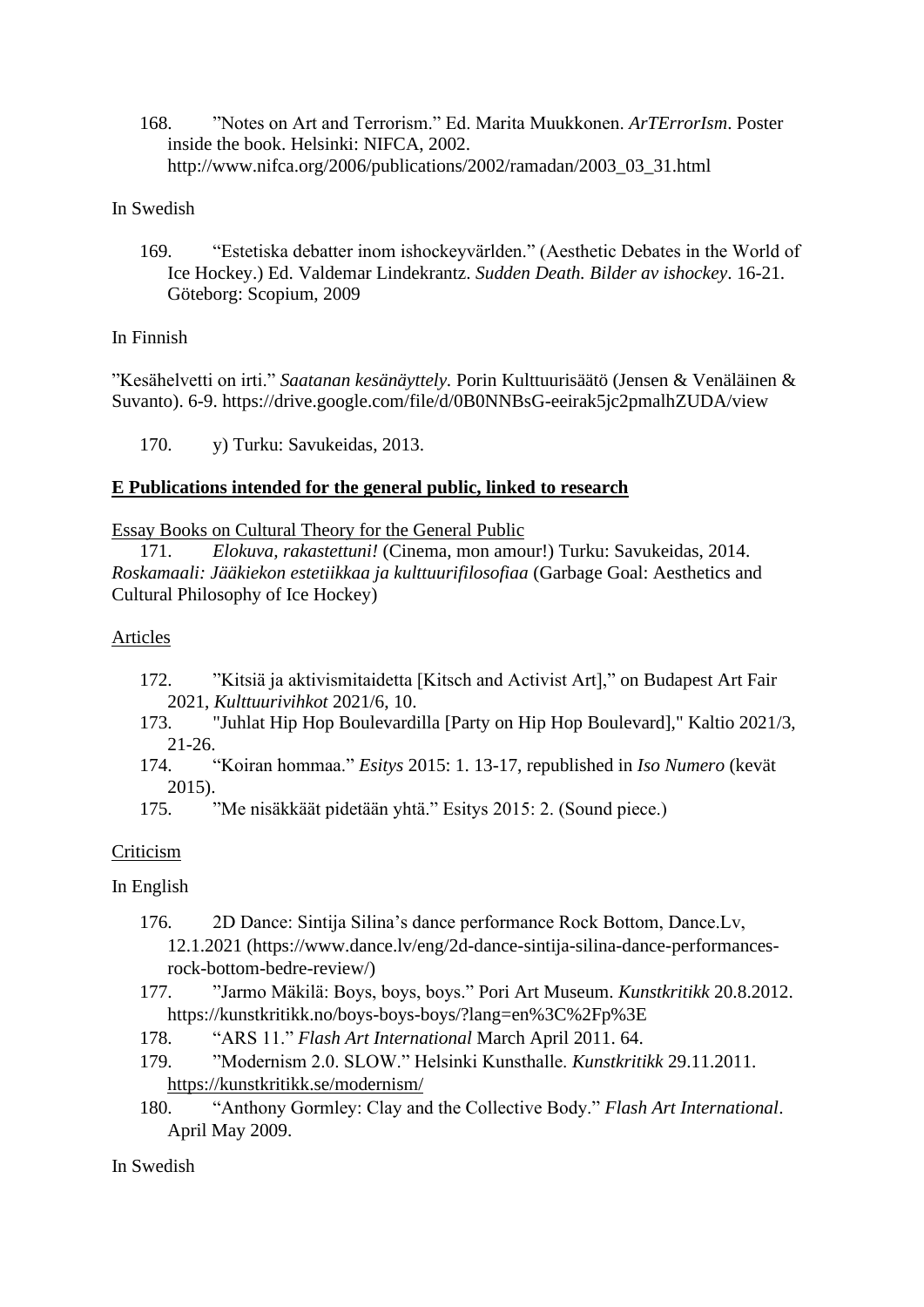- 181. "God natt västervärlden: Sharjahbiennalen 14." Mustekala. http://mustekala.info/kritiikit/god-natt-vastervarlden-sharjahbiennalen-14-7-3-10-6- 2019/
- 182. "Eksplisit filosofisk performance." Nälkäteatterin Toisissa tiloissa -ryhmä: Synkkä setti – Gloomy gang, Baltic Circle, Q-teatteri 21.11.2005. *Ny Tid, Kontur* 2005, 50-52.
- 183. "Teknisk dans okultiverade tankar" (Hanna Strzemiecka Contemporary Dance Group, Kabelfabriken.) *Hufvudstadsbladet* 8.5.2001, 14.

## In Finnish

- 184. "Hyvää yötä, Länsi Sharjahin biennaali 14 (7.3-10.6.2019)." [Good night, West – Sharjah biennial 14] *Mustekala*. [http://mustekala.info/kritiikit/hyvaa-yota](http://mustekala.info/kritiikit/hyvaa-yota-lansi-sharjahin-biennaali-14-7-3-10-6-2019/)[lansi-sharjahin-biennaali-14-7-3-10-6-2019/](http://mustekala.info/kritiikit/hyvaa-yota-lansi-sharjahin-biennaali-14-7-3-10-6-2019/)
- 185. "Painoton tila." *Mischa Kuball, LightShadowComplex,* Pori Art Museum. *Taide*  2008: 6, 48. [A Space without Weight. Mischa Kuball's Art]
- 186. "Ilmiö C'est moi Phenomena Porin Taidemuseossa" *Taide* 2008:2: http://www.taidelehti.fi/arkisto/taide\_2-08/kritiikit\_2\_08?138\_m=194
- 187. "Poseeraavia ihmisiä ja heidän eläimiään." Rauha Mäkilä / Galleria Anhavan Zoo. *Taide* 2007: 3: http://www.taidelehti.fi/arkisto/taide\_3-07/kritiikit\_3- 07/poseeraavia\_ihmisia\_ja\_heidan\_elaimiaan.html
- 188. "Urban Creatures." Urban Creatures. Pori Art Museum. *Taide* 2006: 2.
- 189. "Nuket ja muut ajan merkit." Venetsian biennaali 2003. Sogni e Conflitti. La dittatura dello spettatore. *Kulttuurivihkot* 2003: 6, 9.
- 190. "Art goes yhteiskunta. Dokumenta XI." Kasselin Dokumenta XI. *Kulttuurivihkot* 2002: 6. 8. http://www.kulttuurivihkot.fi/jutut/060203doc.html
- 191. "Taide, fundamentalismi ja terrorismi." Fundamentalisms of the New Order exhibition. Charlottenborg, Kööpenhamina. *Kulttuurivihkot* 2002: 6. 32-33.
- 192. "Metakritiikistä mediakritiikkiin." Todellisuuden tutkimuskeskuksen julkaisusarja metakritiikistä. *Teatteri* 2001: 8, 28.
- 193. "Taidetta vandalismista." Minna L. Henriksson kävi täällä. WC-projekti ja muita teoksia. *Kulttuurivihkot* 2000: 6, 5.

#### Newspapers and Tabloids

- 194. "Taidekatsojan opas jääkiekon MM-kisoihin.**"** *Helsingin Sanomat* 24.4.2009, C2.
- 195. "Jalkapallo on kansantaidetta Keski-Euroopasta." *Helsingin Sanomat*. 29.6.2008, C2
- 196. "Kuvien tihutöistä." *Voima* 2001: 7, 12.
- 197. "Uusi ja vanha media." Sivusilmin. *Helsingin Sanomat*, 26.7.2001, B7.
- 198. ""Masskulturen" dog vem bryr sig?" *Hufvudstadsbladet* 4.8.2000, 9
- 199. "Populaarikulttuurille oma museo" *Helsingin Sanomat*. 19.3.2001, B9. [An Own Museum for Popular Culture?]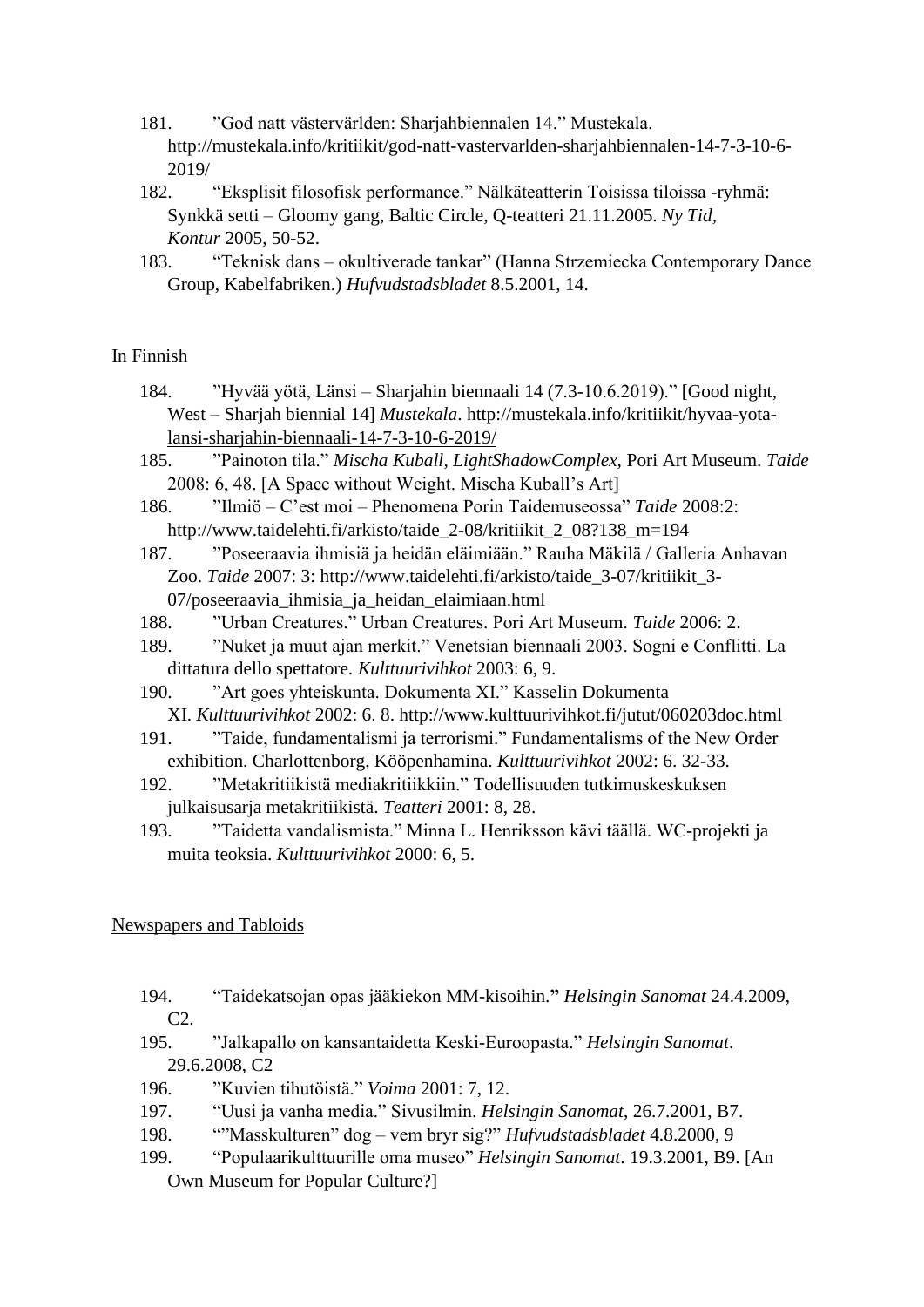## Editor of Issues of Cultural Journals

## In Finnish

- 200. *Plir 2.* with Malin Kivelä (1<sup>st</sup> editor).
- 201. *Esitys* 2016: 1. *Unelmat ja Fantasiat* [Dreams and Fantasies]. in the [Symposion](http://maxryynanen.net/wp-content/uploads/2015/04/Symposion.pdf) part the need to rethink discursive politics. (All in Finnish.) I translated text by [Mateusz Salwa](http://esitys.todellisuus.fi/kuvittele-etta-puutarhasi-on-esitys/) and Davide Giovanzana. Other contributors included Koko Hubara, Sonya Lindfors, Pilvi Porkola, Janne Saarakkala, Pilvi Porkola and Louna-Tuuli Luukka. https://todellisuus.fi/esitys-lehdet/esitys-1-2016.pdf
- 202. *Esitys* 2015:1: Editor together with Janne Saarakkala. Theme: *[Leipääntyminen,](https://todellisuus.fi/esitys-lehti/)* when work becomes too much routine.
- 203. *Mustekala 2009: 2*, "Kitsch, glitter ja luksus"

## **F Public artistic and design activities**

- 204. 2018-2020 organizer of the Stop Hatred Now anti-racist 3 day event together with Sonya Lindfors, Ruskeat Tytöt, Kulttuuria Kaikille, Caisa and Interkult (Site: Caisa / Ateneum / National Theatre)
- 205. Author of "Personal letter for a grain of wheat", in Lucy Davis's project Seeding Stories project: https://seeding-stories.org/Max-Ryynanen
- 206. 2018-2019 Performance *We Know Who You Are Fucker!* with Davide Giovananza. 3 performances at the Swedish Theatre Academy, The Society of European Philosophy Conference at Winchester, Riga Performance Festival
- 207. Dancer / stage writer in the performance *Writing Dancing* with Tanja Illukka (dancer) and Ismo-Pekka Heikinheimo. 10 performances in La Space Helsinki, Barker Theatre Turku, Leipzig Dance Festival, Dresden Dance Festival, Jyväskylä's Tanssin Aika festival
- 208. 2015 Mentor of dance performance Paper Piece at Zodiak Helsinki (by Andrius Katinas, Vera Nevanlinna & Salla Salin)
- 209. 2014-2016 suitcase gallerist: Gallery KLEIN was a suitcase exhibiting as a site/satellite of e.g. the 60 seconds dance Nordic dance competition, the University of Warsaw, The Bratislava Academy of Fine Art and Design, Riga Dance Festival, Saldus Dance Festival, etc. Featured in e.g. Art Pulse the gallery presented exhibitions by e.g. Jean-Francois Paquay, Elham Rahmati, Anna Korotkova, Sinem Kayacan and Melinda Abercrombie.
- 210. 2011-2013 founding member and gallerist at Kallio Kunsthalle (Toinen linja 31) together with Sasha Huber and Petri Saarikko (collaboration with Elokolo, an organization for substance use prevention and homelessness). Chief curator for 2 exhibitions, assistant curator for 11. Stockholm Independent Art Fair Supermarket 2012.
- 211. 2003 manuscript for short film *Perjantai* (with Panu Heikkilä and Ville Haapasalo). Production: Hanna Haaslahti. Fantomatico, Helsinki. AVEK / The Finnish Broadcasting Company YLE.
- 212. 2002-2004 gallerist with the ROR group and Eva Neklyaeva in ROR Gallery, Kallio Helsinki (Vaasankatu), production and texts (artists from Jeppe Hein to Henry Lim)